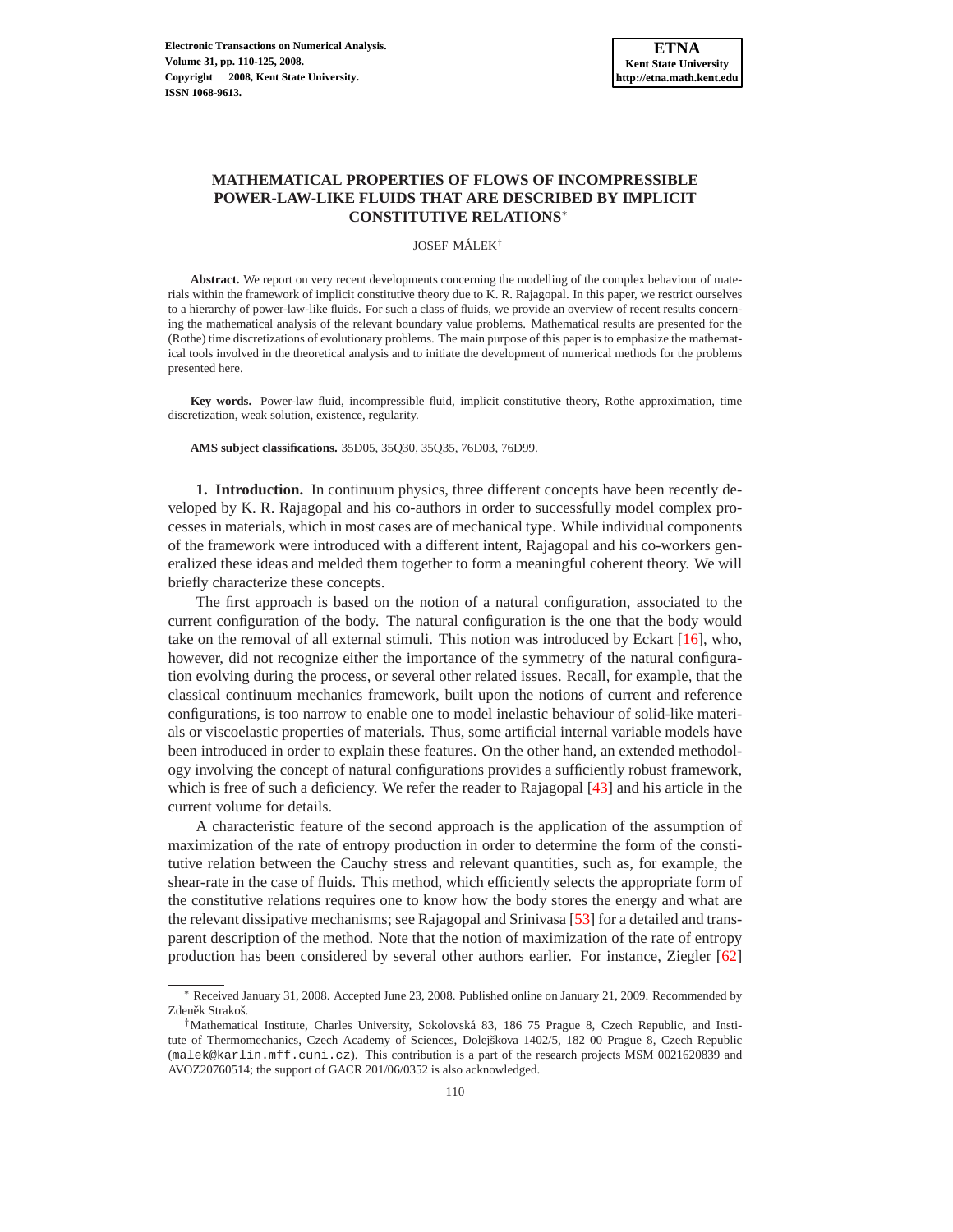used this idea within the context of plasticity, but the way in which the idea is enforced is quite different from that of Rajagopal and his co-workers. A detailed discussion of the same topic can be found in Rajagopal and Srinivasa [\[54\]](#page-15-3).

Finally, the third approach, namely the so-called implicit constitutive theory, shares a similarity with the first approach as it expands standard continuum mechanics enormously, so that the framework is sufficiently robust to capture complicated nonlinear responses of materials. In addition, this approach can eliminate some internal variable theories; observe that internal variables have mostly a vague physical meaning and it is thus difficult to specify boundary conditions for them. We refer the interested reader to the original papers of Rajagopal [\[44\]](#page-15-4) and [\[45\]](#page-15-5) for details. Implicit constitutive relations have been used to describe a material response for a long time. However, the idea of obtaining such models by appealing to the evolution of natural configurations and the maximization of the rate of entropy production was first considered by Rajagopal and his co-authors.

The above-mentioned approaches turn out to be very efficient in predicting the response of a wide variety of materials, as they represent a sufficiently robust framework of continuum physics, suitable to capture complex behaviour of materials without any need to introduce internal variable theory, macro-meso or macro-micro-scopic models. To illustrate our point, see the application of these techniques to viscoelasticity [\[51,](#page-15-6) [52,](#page-15-7) [35\]](#page-14-1), classical plasticity [\[48,](#page-15-8) [49,](#page-15-9) [28\]](#page-14-2), twinning [\[46,](#page-15-10) [47\]](#page-15-11), solid to solid phase transition [\[50\]](#page-15-12), crystallization in polymers [\[55,](#page-15-13) [56\]](#page-15-14), single crystal super alloys [\[42\]](#page-15-15), inhomogeneous incompressible fluids [\[34\]](#page-14-3), mixture theory [\[37\]](#page-14-4), fluids with pressure dependent viscosities or Bingham fluids [\[33,](#page-14-5) [54\]](#page-15-3), etc. Such new approaches are an inspiring source of ideas for the mathematical formulation and analysis of the relevant initial-boundary-value problems, and are also useful in the design and analysis of numerical methods.

The aim of this article is twofold. First of all, in Section [2](#page-1-0) we would like to illustrate the efficiency and wide applicability of the implicit constitutive theory, and the selectivity role of the maximization of the rate of entropy production, focusing on a hierarchy of the so-called homogeneous power-law-like incompressible fluids. For the fluids considered here, the natural configuration coincides with the current one, and thus we refer to  $[51, 53, 35]$  $[51, 53, 35]$  $[51, 53, 35]$  $[51, 53, 35]$  and the paper of K. R. Rajagopal in this volume for the demonstration of the usefulness of the concept of natural (preferred) configuration. We present examples of the explicit and implicit constitutive relations, and identify those non-Newtonian phenomena that these models can capture.

The second aim of this paper is to discuss the mathematical properties of these models. Based on the results available for steady flows, for which the existence theory is essentially complete, we formulate directly in Section [3](#page-7-0) the analogous results for the Rothe approximations (time discretization) of the evolutionary models. We proceed from the simplest explicit to fully implicit power-law-like fluid models, focusing on how the assumptions regarding the structure of the constitutive relations and the mathematical formulations of problems change. Concluding remarks and future directions are discussed in Section [4.](#page-13-0)

<span id="page-1-0"></span>**2. Mechanics of power-law-like incompressible materials.** A standard point of departure for continuum mechanics dealing with processes, which take place at the uniform temperature, is the following set of equations (considered at any time  $t$  and any position  $x$  at the current configuration of the body):

<span id="page-1-1"></span>
$$
\rho_t + \text{div}\,\rho \mathbf{v} = 0,
$$
  
\n
$$
(\rho \mathbf{v})_t + \text{div}(\rho \mathbf{v} \otimes \mathbf{v}) = \text{div}\,\mathbf{T}, \quad \mathbf{T} = \mathbf{T}^T,
$$
  
\n
$$
\mathbf{T} \cdot \mathbf{D} - \rho \frac{d\psi}{dt} = \xi \qquad \text{with } \xi \ge 0,
$$
\n(2.1)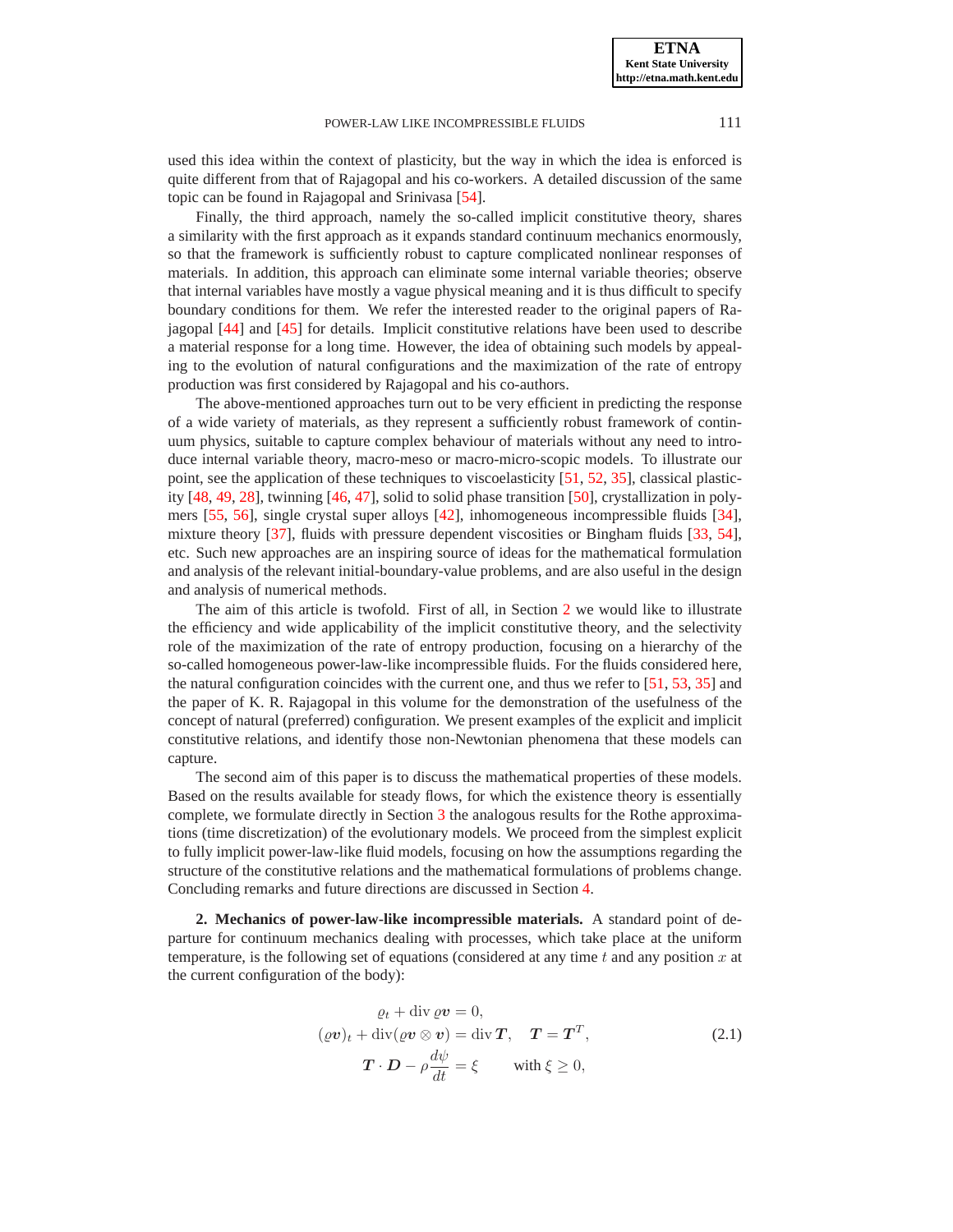where  $\varrho$  is the density,  $\psi$  denotes the Helmholtz free energy,  $T \cdot D$  is the stress power,  $\xi$  stands for the rate of dissipation,  $v = (v_1, v_2, v_3)$  is the velocity,  $T = (T_{ij})_{i,j=1}^3$  is the Cauchy stress (symmetric tensor of the second order) and  $D := D(v) := (\nabla v + (\nabla v)^T)/2$  is the symmetric part of the velocity gradient. We recall that the above equations  $(2.1)$  express the balance of mass, the balance of linear and angular momentum, and the equation that is a consequence of the balance of energy and the second law of thermodynamics if the temperature is constant; see for example [\[53\]](#page-15-1) or [\[33\]](#page-14-5) for details.

We are interested in describing flows of various fluid-like-materials that, while exhibiting many different and fascinating phenomena, nevertheless share one common feature: these materials are well approximated as *incompressible, homogeneous* fluids. This means that the density  $\rho$  and the Helmholtz free energy  $\psi$  (which is supposed to be a function of density) are constant and

$$
\operatorname{div} \mathbf{v} = \operatorname{tr} \mathbf{D} = \mathbf{D} \cdot \mathbf{I} = 0. \tag{2.2}
$$

<span id="page-2-1"></span>For the sake of simplicity, we multiply the first equation of [\(2.1\)](#page-1-1) by  $\varrho^{-1}$  and write T, instead of  $\varrho^{-1}T$ , in what follows.

Introducing the pressure as  $p := -\frac{1}{3}$  tr T we can decompose the Cauchy stress T into its spherical part  $-pI$  and the deviatoric (traceless) part S, i.e.,  $T = -pI + S$ . Replacing  $\mathbf{v}_t(t, \cdot)$  by its discretization  $1/h(\mathbf{v}(t, \cdot) - \mathbf{v}(t - h, \cdot))$  $1/h(\mathbf{v}(t, \cdot) - \mathbf{v}(t - h, \cdot))$  and setting  $\mathbf{f}(t, x) = \frac{1}{h}\mathbf{v}(t - h, x)$ , we obtain the so-called Rothe approximation of  $(2.1)-(2.2)$  $(2.1)-(2.2)$  $(2.1)-(2.2)$ :

$$
\operatorname{div} \boldsymbol{v} = 0 \quad \text{and} \quad \operatorname{div} (\boldsymbol{v} \otimes \boldsymbol{v}) - \operatorname{div} \boldsymbol{S} + \frac{1}{h} \boldsymbol{v} = -\nabla p + \boldsymbol{f}, \tag{2.3}
$$

$$
T \cdot D = \xi \quad \text{with} \quad \xi \ge 0. \tag{2.4}
$$

<span id="page-2-3"></span><span id="page-2-2"></span>An incompressible fluid is said to be Newtonian if

$$
S = 2\mu^* D \iff T = -pI + 2\mu^* D \qquad (\mu^* \in (0, \infty)). \tag{2.5}
$$

<span id="page-2-5"></span>Inserting [\(2.5\)](#page-2-2) into [\(2.3\)](#page-2-3), we obtain the Navier-Stokes equations and [\(2.4\)](#page-2-3) then leads to

$$
\xi = 2\mu^*|D|^2 = (2\mu^*)^{-1}|T|^2 = (2\mu^*)^{-1}|S|^2,
$$
\n(2.6)

where the symbol |A| stands for  $(A \cdot A)^{1/2} = \left(\sum_{i,j=1}^3 (A_{ij}^2)\right)^{1/2}$ .

**2.1. Implicit constitutive relations.** As the broadly used and popular Navier-Stokes model [\(2.5\)](#page-2-2) suggests, the relationship between the shear stress (or more generally the Cauchy stress T) and the shear rate (the symmetric part of the velocity gradient  $D(v)$ ) is well accepted for many fluid-like materials. A general point-wise relation of this type can be written in the form:

<span id="page-2-4"></span>
$$
G(t, x, T(t, x), D(t, x)) = 0.
$$

In what follows, we restrict ourselves to the relation

$$
G(T,D) = 0.\t(2.7)
$$

Following Rajagopal [\[45\]](#page-15-5), we can look at the consequences of the assumption that  $G$  in [\(2.7\)](#page-2-4) is an isotropic function of the tensors  $T$  and  $D$ . It then follows from the representation

<span id="page-2-0"></span><sup>&</sup>lt;sup>1</sup>Note that div  $f = 0$  due to [\(2.2\)](#page-2-1). Although we could consider a more general f in what follows, for simplicity we restrict ourselves only to  $f$  that satisfies div  $f = 0$ .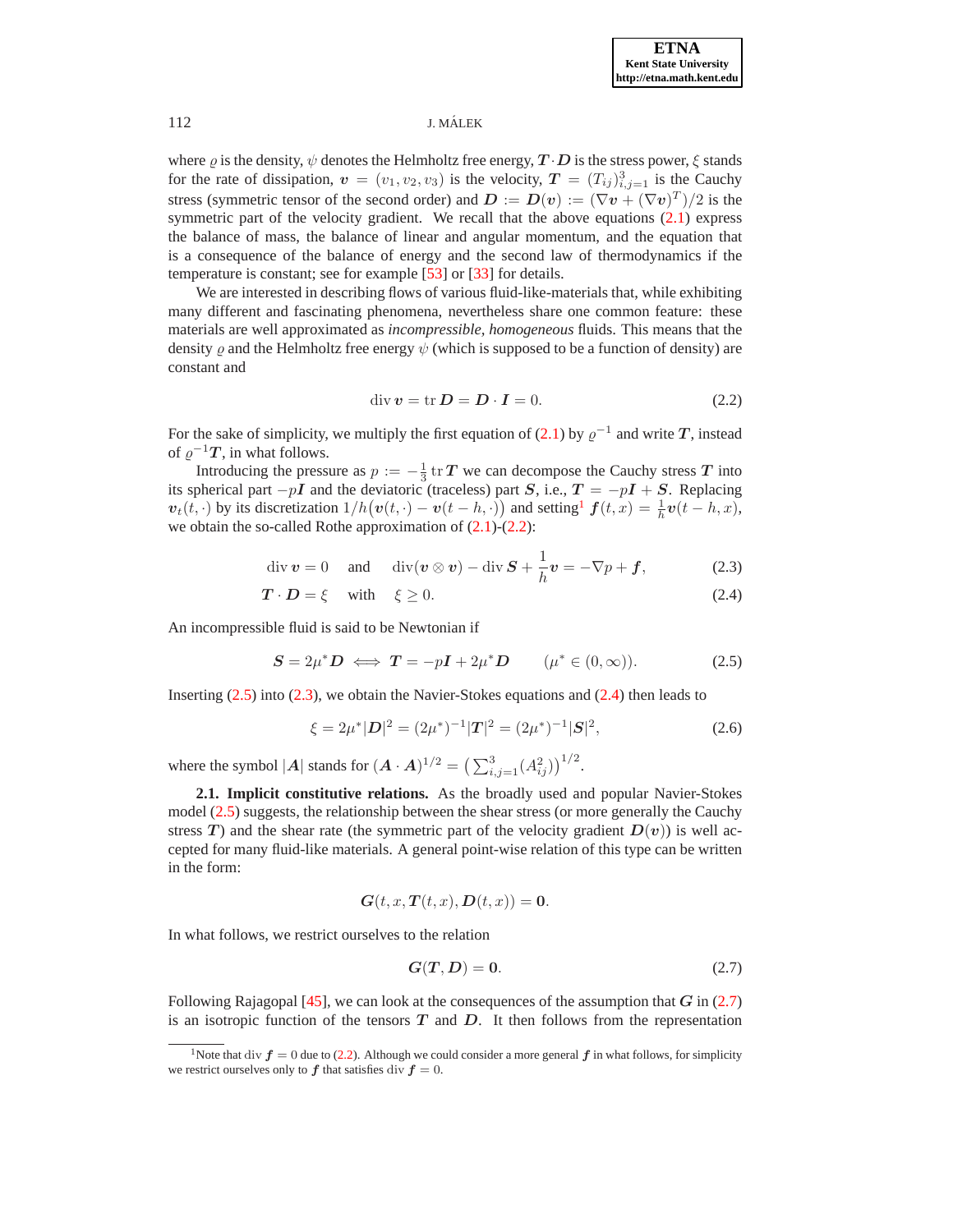<span id="page-3-1"></span>theorem of such functions (see  $[59]$ ) that  $(2.7)$  takes the following most general form

$$
\alpha_0 I + \alpha_1 T + \alpha_2 D + \alpha_3 T^2 + \alpha_4 D^2 + \alpha_5 (TD + DT) + \alpha_6 (T^2 D + DT^2) + \alpha_7 (TD^2 + D^2 T) + \alpha_8 (T^2 D^2 + D^2 T^2) = 0,
$$
 (2.8)

where  $\alpha_i$ ,  $i = 0, \ldots, 8$ , are functions of the invariants

$$
\mathrm{tr}\, T,\,\mathrm{tr}\, D,\,\mathrm{tr}\, T^2,\,\mathrm{tr}\, D^2,\,\mathrm{tr}\, T^3,\,\mathrm{tr}\, D^3,\,\mathrm{tr}(TD),\,\mathrm{tr}(T^2D),\,\mathrm{tr}(D^2T),\,\mathrm{tr}(D^2T^2).
$$

Since we deal with incompressible fluids, there is an interesting subclass of  $(2.7)$ , namely those fluids for which the traceless part  $S$  and  $D$  are related implicitly. More precisely,

$$
T = -pI + S \quad \text{with} \quad G(S, D) = 0. \tag{2.9}
$$

<span id="page-3-0"></span>In the next section, we intend to point out several examples of the so-called power-law-like fluids that fall into the categories  $(2.7)$  and/or  $(2.9)$ . We then look at these models from two different points of view: (i) as special cases of the general form  $(2.8)$  obtained by using the representation theory for the isotropic second order tensors  $G$  of the form [\(2.7\)](#page-2-4), and (ii) as models obtained by using the thermomechanical framework based on the assumption that material response corresponds to the response that maximizes the rate of entropy production.

**2.2. Explicitly constituted power-law-like fluids.** Besides the Navier-Stokes fluid defined in  $(2.5)$ , the subclass  $(2.9)$  also includes power-law fluids:

$$
T = -pI + 2\mu^*|D|^{r-2}D = -pI + 2\mu_1(|D|^2)D = -pI + S,
$$
 (2.10)

<span id="page-3-6"></span><span id="page-3-2"></span>where  $r \in [1, \infty)$  is the so-called power-law index and  $\mu_1(s) = \mu^* s^{(r-2)/2}, \mu^* \in (0, \infty)$ . It is easy to observe that the following relations hold for [\(2.10\)](#page-3-2):

$$
|S| = 2\mu^*|D|^{r-1},\tag{2.11}
$$

$$
\mathbf{S} \cdot \mathbf{D} = 2\mu^* |\mathbf{D}|^r = \frac{|\mathbf{S}|^{r/(r-1)}}{(2\mu^*)^{1/(r-1)}} = \mu^* |\mathbf{D}|^r + \frac{1}{2} \frac{|\mathbf{S}|^{r/(r-1)}}{(2\mu^*)^{1/(r-1)}},\tag{2.12}
$$

<span id="page-3-5"></span>and for all  $\boldsymbol{D},\boldsymbol{E}\in\mathbb{R}^{3\times3}$  such that  $\boldsymbol{D}\neq\boldsymbol{E}$ 

$$
\left(\tilde{S}(D) - \tilde{S}(E)\right) \cdot (D - E) > 0, \quad \text{where} \quad \tilde{S}(B) := 2\mu^*|B|^{r-2}B. \quad (2.13)
$$

The model [\(2.10\)](#page-3-2) has the ability, at a simple shear flow, to shear-rate thicken (for  $r > 2$ ) or thin (if  $r \in (1, 2)$ ). Note that for  $r = 2$  this model coincides with [\(2.5\)](#page-2-2). Note also that if  $r > 2$ , then the generalized viscosity  $\mu_1(|D|^2)$  vanishes as  $|D|$  tends to zero, or if  $r \in (1,2)$  the viscosity  $\mu_1(|D|^2)$  tends to  $+\infty$  as  $|D| \to 0^+$ . While this degenerate or singular behaviour of the viscosity might be useful to approximate adequately the behaviour of certain materials, there are many other materials for which  $\mu$ , considered as a function of  $|D|^2$ , attains a proper limit as  $|D| \to 0^+$ . The same goes for the behaviour of  $\mu_1$  for large  $D$  as well. As an example, we can state two models suitable to model such a behaviour,

$$
T = -pI + 2\mu_0^* D + 2\mu_1^* |D|^{r-2} D = -pI + 2(\mu_0^* + \mu_1^* |D|^{r-2}) D
$$
  
=:  $-pI + 2\mu_2(|D|^2) D$ ,  $\mu_0^*, \mu_1^* \in (0, \infty)$ , (2.14)

<span id="page-3-4"></span><span id="page-3-3"></span>and

$$
T = -pI + 2\mu_0^*(\varepsilon + \mu_1^*|D|^2)^{(r-2)/2}D
$$
  
=:  $-pI + 2\mu_3(|D|^2)D$ ,  $\mu_0^*, \mu_1^*, \varepsilon \in (0, \infty)$ , (2.15)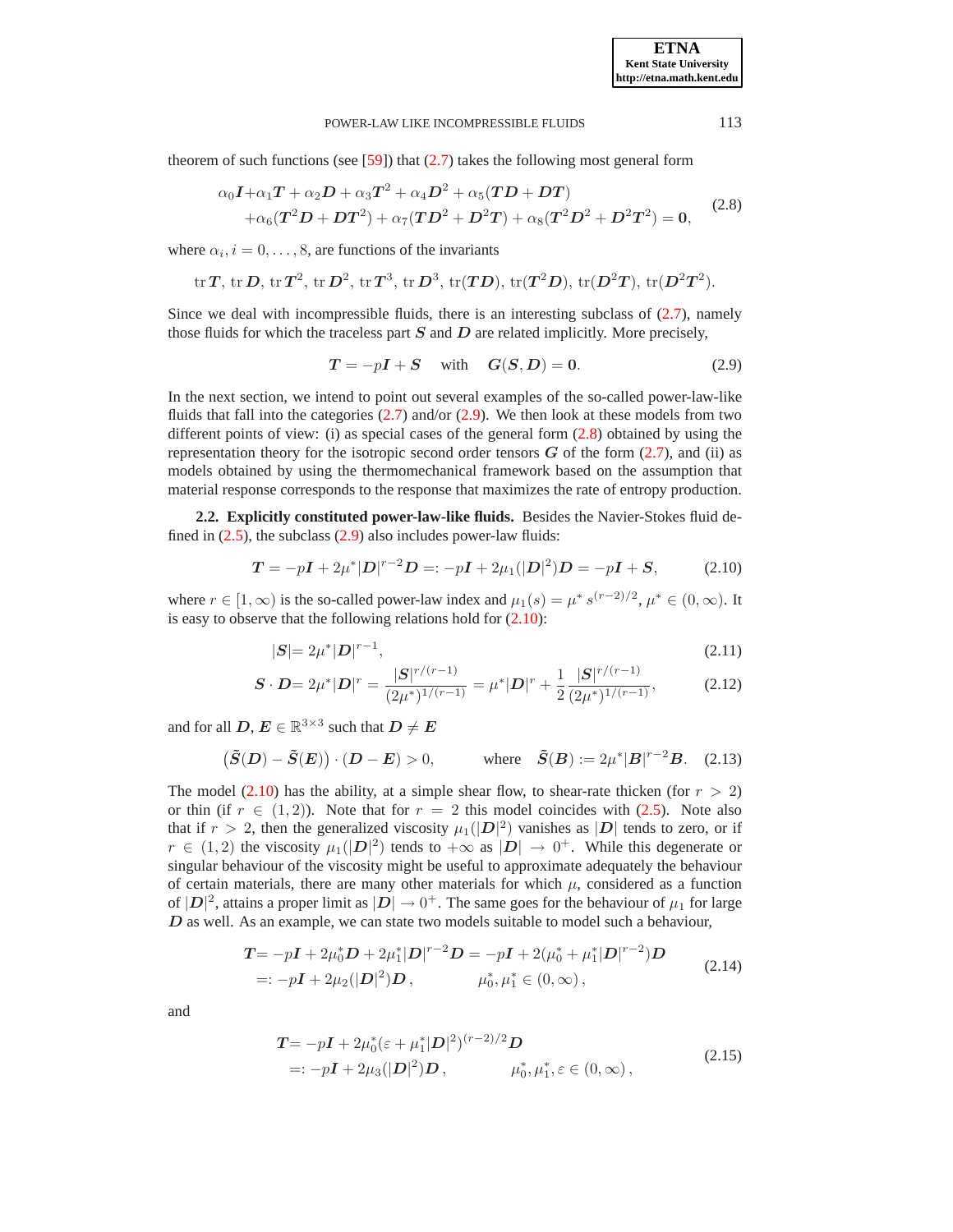which, for obvious reasons, are called the modified and generalized Navier-Stokes fluids, respectively.

It is worth mentioning that the fluids characterized by the relations [\(2.14\)](#page-3-3) and [\(2.15\)](#page-3-4) satisfy  $(2.13)$  and fulfil growth and coerciveness conditions similar to  $(2.11)$  and  $(2.12)$ .

We can require that T or S behaves as  $(2.10)$  or  $(2.14)$  only asymptotically, for small or large values of D. Such fluids, which we call power-law-like fluids, can be characterized by the constitutive relation

$$
S = \tilde{S}(D) = 2\nu(|D|^2)D\tag{2.16}
$$

<span id="page-4-2"></span>completed by the following assumption: there are  $C_1, C_2 \in (0, \infty)$  and  $\kappa \geq 0$  (usually  $\kappa = 0$ ) or  $\kappa = 1$ ) such that

$$
\tilde{S}(D) \cdot D \ge C_1(\kappa + |D|^2)^{(r-2)/2} |D|^2
$$
  
 
$$
|\tilde{S}(D)| \le C_2(\kappa + |D|^2)^{(r-1)/2},
$$
 (2.17)

<span id="page-4-1"></span>and [\(2.13\)](#page-3-5) holds for all  $D, E \in \mathbb{R}^{3 \times 3}, D \neq E$ .

Sometimes it is more suitable to require a stronger assumption, namely that there are  $K_1, K_2 \in (0, \infty)$  and  $\kappa \ge 0$  such that, for all  $D, B \in \mathbb{R}^{3 \times 3}$ ,

$$
K_1(\kappa+|\mathbf{D}|^2)^{(r-2)/2}|\mathbf{B}|^2 \leq \frac{\partial \tilde{\mathbf{S}}(\mathbf{D})}{\partial \mathbf{D}} \cdot \mathbf{B} \otimes \mathbf{B} \leq K_2(\kappa+|\mathbf{D}|^2)^{(r-2)/2}|\mathbf{B}|^2, \qquad (2.18)
$$

<span id="page-4-0"></span>where we use the notation

$$
\frac{\partial \tilde{\bm{S}}(\bm{D})}{\partial \bm{D}}\cdot \bm{B}\otimes \bm{B}=\sum_{i,j,k,\ell=1}^3 \frac{\partial \tilde{S}_{ij}(\bm{D})}{\partial D_{kl}}B_{ij}B_{kl}.
$$

It is shown, for example in  $[32]$ , that  $(2.18)$  implies  $(2.17)$  and  $(2.13)$ .

More generally, one can assume the constitutive relation of the form  $(2.16)$ , in which the dependence of S on D (or  $\nu$  on  $|D|$ ) is *not* polynomial. Such fluids are called fluids with shear-rate dependent viscosity. The case  $\mu(s) = \mu^* \exp(s)$  or  $\mu(s) = \mu^* \log(1+s)$  are just two possible examples.

The framework of power-law-like fluids presented above is sufficiently robust to model behaviour of various types of fluid-like materials. Models are frequently used in many areas of engineering and natural sciences: mechanics of colloids and suspensions, biological fluid mechanics, elastohydrodynamics, ice mechanics and glaciology, food processing, etc. We refer the reader to [\[38\]](#page-14-7) for a representative list of relevant references.

Note that all the above-considered relations between (the deviatoric part  $S$  of) the Cauchy stress T and D are *explicit*. All of them have the potential to capture the non-Newtonian phenomena of shear-rate thickening or shear-rate thinning; see [\[33\]](#page-14-5) for a more recent description of non-Newtonian characteristics.

**2.3. Fluids with pressure (and shear-rate) dependent viscosity.** In this subsection, we consider fluids with Cauchy stress of the form

$$
T = -pI + 2\mu(p)D
$$
 or  $T = -pI + 2\mu(p, |D|^2)D$ . (2.19)

<span id="page-4-3"></span>These are fully *implicit* constitutive relations that generate a subclass of [\(2.7\)](#page-2-4). Indeed, fol-lowing Rajagopal [\[45\]](#page-15-5) and making a very special choice of  $\alpha_i$  in [\(2.8\)](#page-3-1), namely

$$
\alpha_0 = (\text{tr } T)/3, \quad \alpha_1 = 1, \quad \alpha_2 = \mu((\text{tr } T)/3, |\mathbf{D}|^2), \quad \alpha_i = 0 \quad (i = 3, \dots, 8),
$$

we obtain [\(2.19\)](#page-4-3).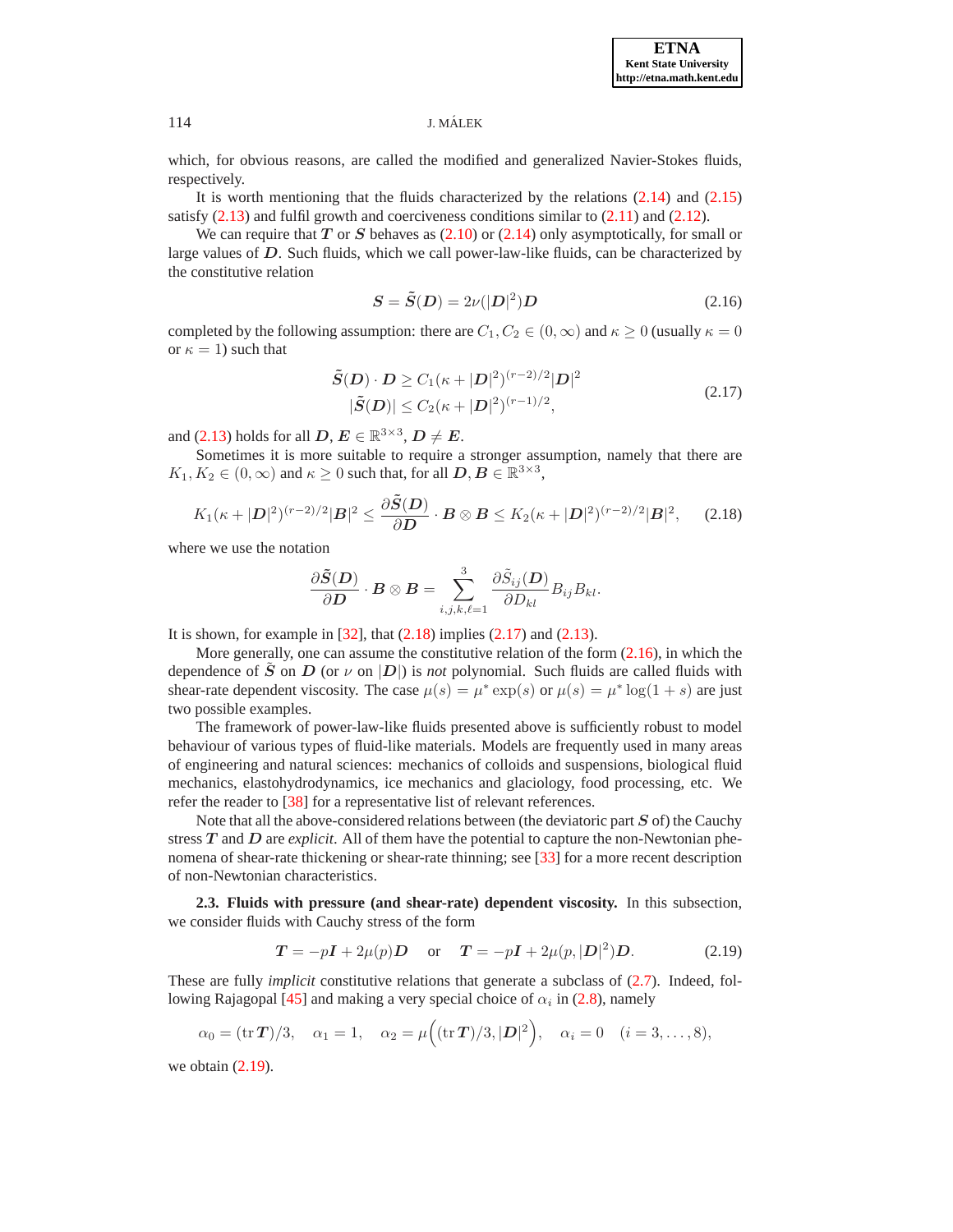**ETNA Kent State University http://etna.math.kent.edu**

#### POWER-LAW LIKE INCOMPRESSIBLE FLUIDS 115

Fluids with pressure-dependent viscosity have broad applications not only in elastohydrodynamics (see [\[61\]](#page-15-17)), but they also play an important role in processes involving high pressures. The fact that the viscosity should depend on the pressure is carefully discussed by Stokes in [\[60\]](#page-15-18). A typical dependence of the viscosity on the pressure is exponential, as documented in the experimental reports by Andrade in the 1920's; see the book by Bridgman [\[9\]](#page-13-1) and the survey article [\[36\]](#page-14-8) for further references.

<span id="page-5-0"></span>For the sake of completeness we add three examples of the viscosities depending on the pressure and the shear rate:

$$
\mu(p, |\mathbf{D}|^2) = \left(\eta_{\infty} + \frac{\eta_0 - \eta_{\infty}}{1 + \delta |\mathbf{D}|^{2-r}}\right) \exp(\gamma p)
$$
  

$$
\eta_0, \eta_{\infty}, \delta, \gamma \in (0, \infty), r = 1.43,
$$
 (2.20)

$$
\mu(p, |\mathbf{D}|^2) = c_0 \frac{p}{|\mathbf{D}|} \qquad c_0 \in (0, \infty), r = 1,
$$
\n(2.21)

$$
\mu(p, |\mathbf{D}|^2) = (A + (1 + \exp(\alpha p))^{-q} + |\mathbf{D}|^2)^{\frac{r-2}{2}}\n\alpha, A \in (0, \infty), r \in (1, 2), q \in \left(0, \frac{1}{2\alpha} \frac{r-1}{2-r} A^{(2-r)/2}\right).
$$
\n(2.22)

The fluid  $(2.20)$  was numerically treated in  $[25]$ , the second model  $(2.21)$  was proposed by Schaeffer [\[57\]](#page-15-19) in order to model flows of sand in silos. The last example [\(2.22\)](#page-5-0), proposed in [\[31\]](#page-14-10), approximates a pure exponential relationship between the viscosity and the pressure so that the assumptions (**A1**)-(**A2**) required by the current mathematical methods are fulfilled.

Although we have clarified the implicit character of the fluid with pressure-dependent viscosity (the relationship between  $T$  and  $D$  is implicit), it is also possible to look at these models as those with the explicit relations between S and D parameterized by  $p$ , i.e.,

$$
\mathbf{S} = \tilde{\mathbf{S}}(p, \mathbf{D}) = 2\mu(p, |\mathbf{D}|^2)\mathbf{D}.
$$
 (2.23)

<span id="page-5-2"></span>In the next subsection we discuss the fluids where the relation between  $S$  and  $D$  is implicit, thus being of the form [\(2.9\)](#page-3-0).

**2.4. Fluids with activation criteria.** The characteristic feature of the fluid considered in this part is a dramatic change in the material response once the critical value for the stress or the shear rate is reached. We shall distinguish two cases: (i) the Bingham and Herschel-Bulkley fluids where the critical value for the modulus of the shear rate is zero, (ii) the fluids with activation criteria that takes place if  $|D| = d^*$  with  $d^*$  positive. One should take into account that these are just two prototypes of implicitly constituted power-law-like fluids, as we shall illustrate in what follows, and it is possible to generate plenty of other models described by the implicit constitutive relationships.

Referring the reader to [\(2.10\)](#page-3-2), [\(2.14\)](#page-3-3) and [\(2.15\)](#page-3-4) for the definition of  $\mu_i$ ,  $i = 1, 2, 3$ , that are all of the power-law type, the description of the Bingham [\[7\]](#page-13-2) and the Herschel-Bulkley [\[26\]](#page-14-11) fluids reads

$$
|S| > 2\tau^* \quad \text{if and only if} \quad S = 2\tau^* \frac{D}{|D|} + 2\mu_i(|D|^2)D,
$$
  

$$
|S| \le 2\tau^* \quad \text{if and only if} \quad D = 0.
$$
 (2.24)

<span id="page-5-1"></span>If the fluid behaves as the Navier-Stokes one once the threshold has been reached (by that we mean that  $r = 2$  in  $\mu_i$  in [\(2.24\)](#page-5-1)), the model is called a Bingham fluid. If the fluid response is that of a power-law-like fluid, we talk about a Herschel-Bulkley fluid. We refer the reader to [\[39\]](#page-14-12) for further references dealing with the Bingham and Herschel-Bulkley fluid models.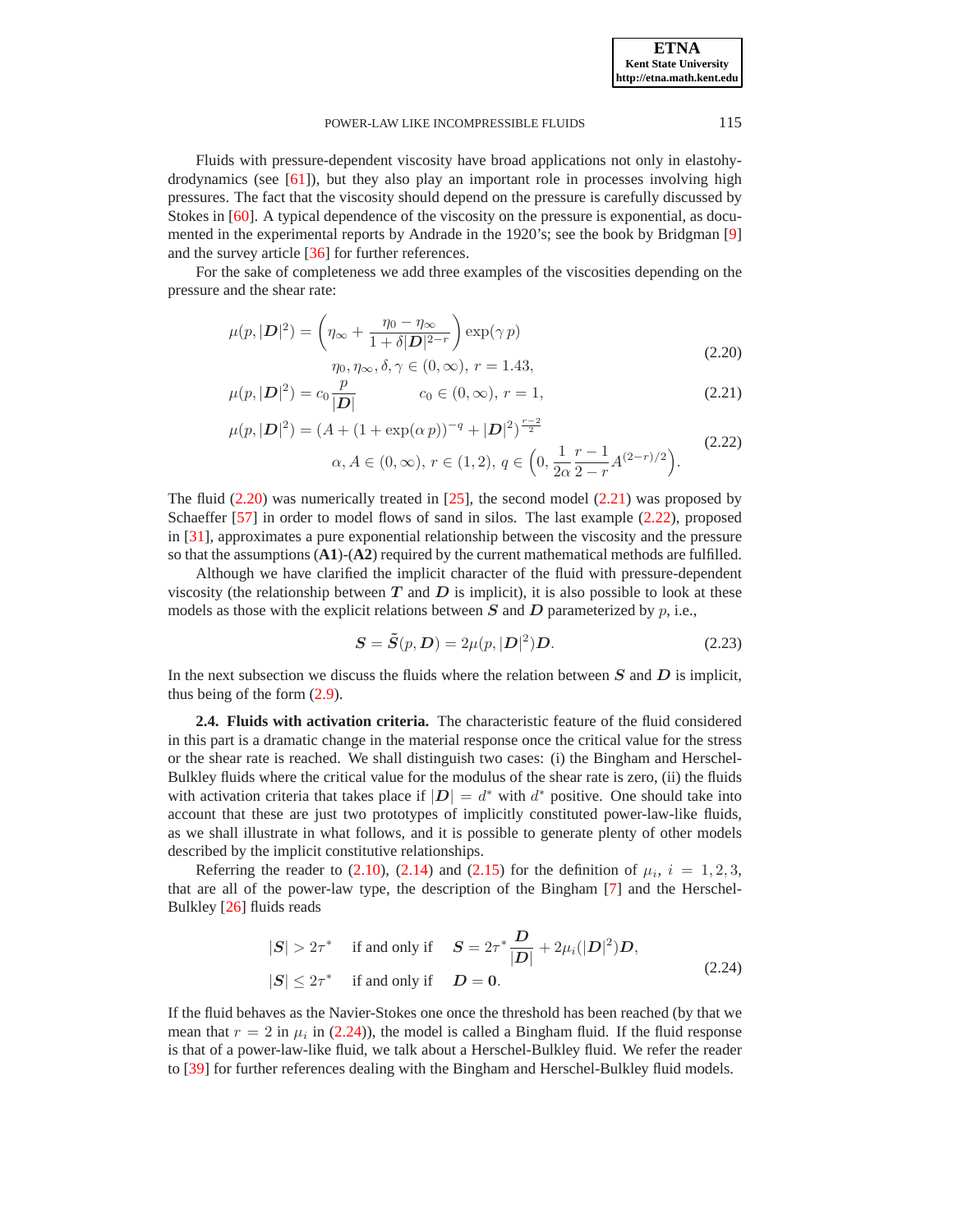For our purpose, it is suitable to follow Rajagopal and Srinivasa [\[54\]](#page-15-3) and to write [\(2.24\)](#page-5-1) as

$$
2\mu_i(|\mathbf{D}|^2)\mathbf{D}\left(2\tau^* + (|\mathbf{S}| - 2\tau^*)^+\right) = (|\mathbf{S}| - 2\tau^*)^+ \mathbf{S}.
$$
 (2.25)

<span id="page-6-0"></span>Clearly, [\(2.25\)](#page-6-0) captures all features of [\(2.24\)](#page-5-1).

Note that  $(2.25)$  $(2.25)$  $(2.25)$  is an implicit relation<sup>2</sup> between S and D. From the point of view of the mathematical analysis, such a formulation has several advantages. For example, it does not require one to think in terms of variational inequalities, the penalty method, etc.

Another class of models is used to take into account radical changes of properties of the fluids (such as the viscosity, for instance) when a certain critical value  $d^* \in (0,\infty)$  of the modulus of the shear rate  $|D|$  is met. Inspired by Anand and Rajagopal [\[2\]](#page-13-3), who were modelling the changes in the blood flow due to the blood platelets activation<sup>[3](#page-6-2)</sup>, Gwiazda et al. [\[23\]](#page-14-13) considered the following model:

$$
S = \mu_{\alpha}(|D|^2)D \quad \text{if} \quad |D| < d^*,
$$
  
\n
$$
S = \mu_{\beta}(|D|^2)D \quad \text{if} \quad |D| > d^*,
$$
  
\n
$$
S = \mu^*D \quad \text{if} \quad |D| = d^*,
$$
\n(2.26)

<span id="page-6-3"></span>where  $\mu^*$  takes any value between  $\mu^*_{\alpha} := \lim_{s \to d^*_-} \mu_{\alpha}(s)$  and  $\mu^*_{\beta} := \lim_{s \to d^*_-} \mu_{\beta}(s)$ . Here,  $\mu_{\alpha}$ ,  $\mu_{\beta}$  are viscosities of any of the power-law-like models discussed above. To motivate a response described in [\(2.26\)](#page-6-3), we could consider a biological fluid that at a particular shear rate or shear stress undergoes chemical processes at a different (much shorter) time scale. During such a quick process the viscosity of the fluid can change so dramatically that it is reasonable to model it as in [\(2.26\)](#page-6-3). Another possible scenario for such a response is the flow of a granular material wherein at a certain shear rate the material continues flowing at the same shear rate even though the stress is increasing. Only after reaching a higher threshold of stress does the shear rate start to increase.

As in the case of Herschel-Bulkley fluids, we can rewrite [\(2.26\)](#page-6-3) implicitly in the form

$$
|\,|\bm{D}|-d^*\,|\bm{S}=M(|\bm{D}|^2)(|\bm{D}|-d^*)\bm{D}
$$

with  $M(s) := \max{\mu_\alpha(s) \operatorname{sgn}(s - d^*)}; \mu_\beta(s) \operatorname{sgn}(s - d^*)}$ , where we assume (just for simplicity) that  $\mu_{\alpha}(s) \leq \mu_{\beta}(s)$  for all  $s \in \mathbb{R}_0^+$ .

**2.5. An application of the maximal rate of the entropy production in determining the constitutive relations.** The aim of this subsection is to show, following Rajagopal and Srinivasa [\[54\]](#page-15-3), how all the power-law like models can be obtained using the assumption that the material responses to the external stimuli in such a way that the entropy production (in our case the rate of dissipation), considered as a function of the flux of the molecular momentum  $S$ , is maximal provided that the thermomechanical equation [\(2.4\)](#page-2-3) is fulfilled.

We start with the observation that the decomposition of  $T$  into its spherical and deviatoric part  $-pI$  and S, and the constraint of incompressibility applied to [\(2.4\)](#page-2-3), lead to the equation

$$
S \cdot D = \xi \qquad \text{with } \xi \ge 0. \tag{2.27}
$$

<span id="page-6-5"></span>Inspired by  $(2.6)$  we start considering  $\xi$  of the form

$$
\xi = \frac{g(|D|)}{m(p, |D|^2)} |S|^2. \tag{2.28}
$$

<span id="page-6-4"></span><sup>&</sup>lt;sup>2</sup>In fact, it is an example of the relation where  $D$  is a function of  $S$ .

<span id="page-6-2"></span><span id="page-6-1"></span> $3$ For the full treatment of the modelling of blood that takes into account more details of biochemistry; see Anand et al. [\[3,](#page-13-4) [4\]](#page-13-5).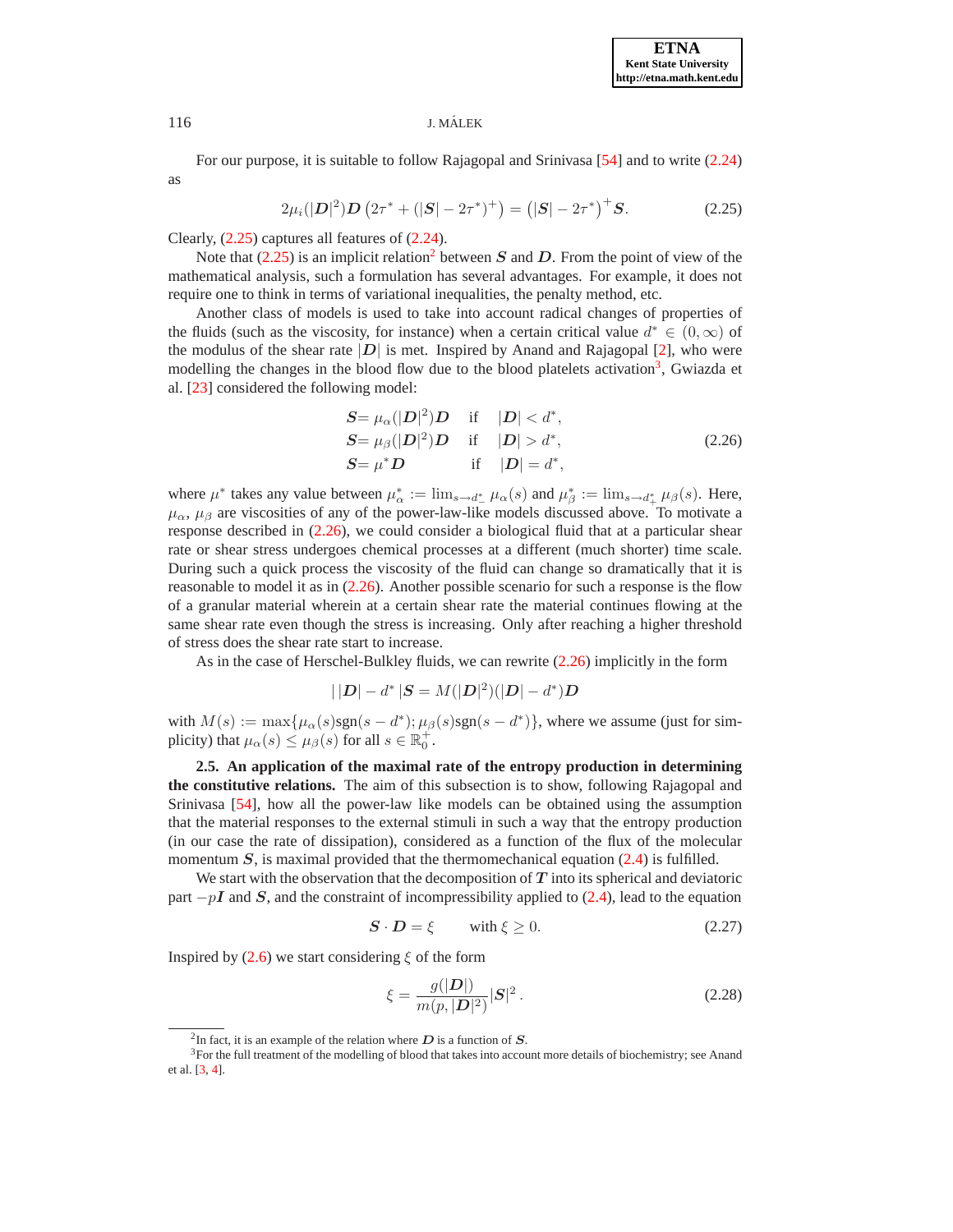Assuming that  $g(s) \ge 0$  and  $m(s) > 0$  then  $\xi$  is non-negative and the second-law of thermodynamics is satisfied.

Maximizing  $\xi$  of the form [\(2.28\)](#page-6-4) with respect to all admissible S fulfilling [\(2.27\)](#page-6-5) results in (observe that the auxiliary Lagrange function is of the form  $\xi + \lambda(\xi - S \cdot D)$ )

$$
\frac{1+\lambda}{\lambda}\frac{\partial \xi}{\partial \mathbf{S}}=\mathbf{D}.
$$

Using the constraint [\(2.27\)](#page-6-5) together with [\(2.28\)](#page-6-4) leads directly to  $\frac{1+\lambda}{\lambda} = \frac{1}{2}$ . Consequently

$$
g(|D|)S = m(p, |D|^2)D.
$$

Special choices give particular models. For example, considering the case  $g \equiv 1$  and taking  $m(p, s) = 2\mu^*, m(p, s) = 2\mu_i^*(s)H$ , for  $i = 1, 2, 3$ , and  $m(p, s) = 2\mu(p, s)$ , we obtain the Navier-Stokes fluid [\(2.5\)](#page-2-2), the classical, modified and generalized power-law fluids [\(2.10\)](#page-3-2), [\(2.14\)](#page-3-3) and [\(2.15\)](#page-3-4), and finally the fluid with pressure and shear-rate dependent viscosity [\(2.23\)](#page-5-2), respectively.

It is obvious that there are many other choices of  $\xi$  that satisfy the second-law of thermodynamics; they lead to new classes of models. For example, as the structure of  $\xi$  generated by the power-law-fluids suggests (see [\(2.12\)](#page-3-6)), the choices

$$
\xi = \beta(\kappa + |\mathbf{S}|^2)^{\frac{1}{2}\frac{(2-r)}{(r-1)}}|\mathbf{S}|^2 \qquad (\text{with } \beta > 0 \text{ and } \kappa > 0)
$$

lead to interesting classes of power-law-like models which have not been studied so far in this form.

<span id="page-7-0"></span>**3. Analysis of PDEs and existence of weak solutions.** Models of continuum mechanics that are built on the principles of classical mechanics form huge classes of models designed to capture motions/deformations of bodies. The main task is then to determine these motions/deformations from the knowledge of the initial and boundary conditions. Thus, independently of how precisely these models approximate reality, mathematical analysts ask about the mathematical consistency (well-posedness) of these problems. What is the appropriate notion of solution to the considered initial-boundary-value problems? Is it then possible to establish its existence and to analyze its further qualitative properties, such as uniqueness, smoothness for smooth data, long-time behaviour, stability of special flows or deformations, or to investigate various singular limits? Can one use this information to investigate shape optimization problems or to control the flows optimally? How should one design the numerical schemes that would take advantage of theoretical results so that we know exactly which object we approximate?

With this aim in mind, we need the appropriate notion of a solution. Since the balance equations of continuum physics are formulated for any subset of a body, the principles (assumptions) of classical mechanics are required to hold for average quantities, and so the notions such as the *weak solution* seem to be a sound choice; see the book by Feireisl [\[17\]](#page-14-14) or the introductory part of one of his more recent papers  $[18]$ . The fact that the notion of a weak solution is the point of departure of the Finite Element Method (which has a close relation to the Finite Volume Method) gives even stronger support to the notion of a weak solution.

It is of interest to mention, referring to [\[34\]](#page-14-3) for details, that the procedure of maximization of the rate of entropy production that is based on the knowledge of the constitutive equations for  $\psi$  and  $\xi$ , as appeared in [\(2.17\)](#page-4-1), also provides the function spaces in which the weak solution should be constructed.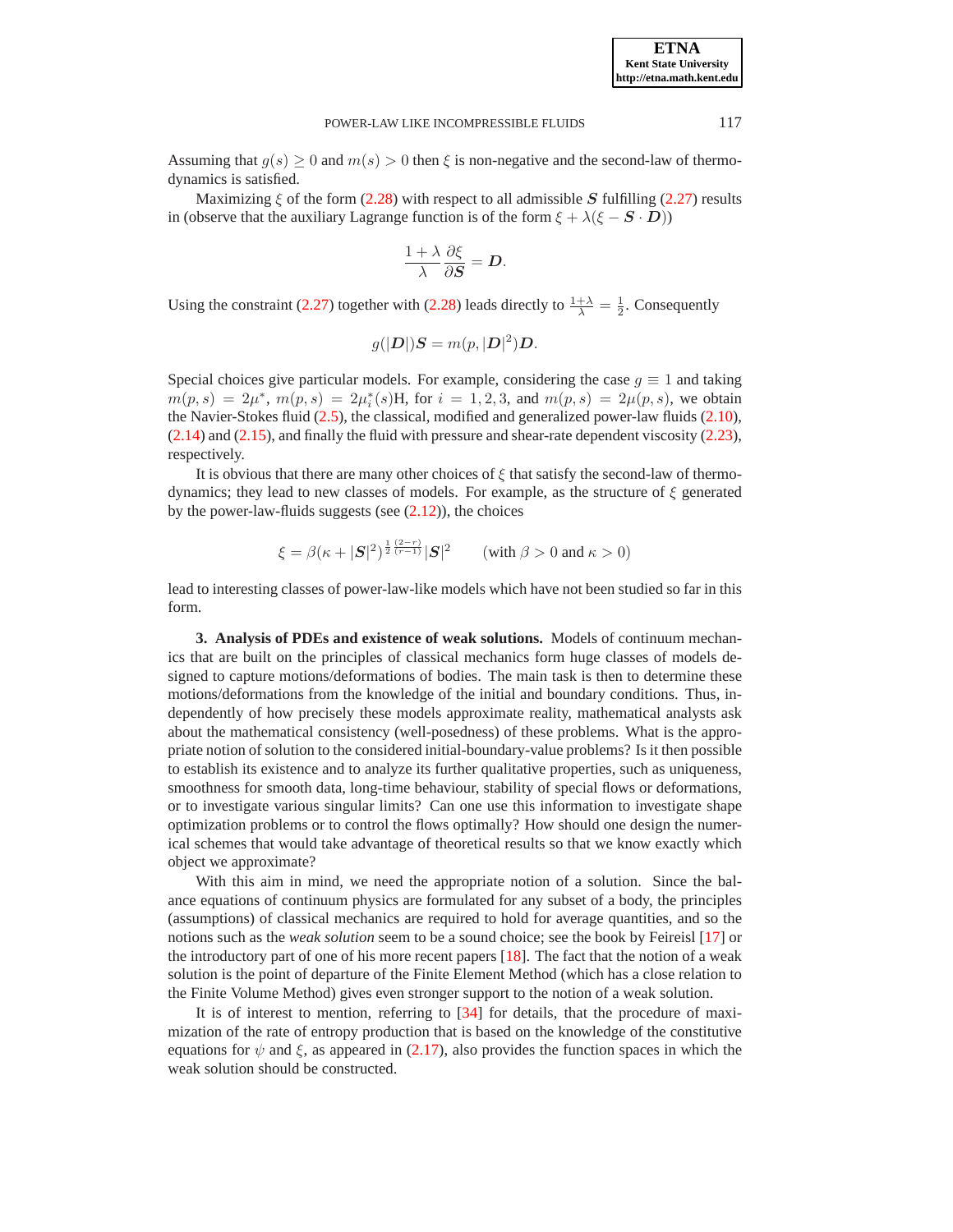#### 118 J. MALEK ´

<span id="page-8-2"></span>The aim of this section is to present results regarding the existence of weak solutions to the boundary-value problem

$$
\operatorname{div} \boldsymbol{v} = 0 \quad \text{and} \quad \operatorname{div} (\boldsymbol{v} \otimes \boldsymbol{v}) - \operatorname{div} \boldsymbol{S} + \frac{1}{h} \boldsymbol{v} = -\nabla p + \boldsymbol{f} \quad \text{in } \Omega, \tag{3.1}
$$

$$
v = 0 \text{ on } \partial\Omega, \qquad \frac{1}{|\Omega|} \int_{\Omega} p dx = p^*, \qquad (3.2)
$$

where S and  $D = D(v)$  are related through the power-law-like relationships discussed in the previous section, and  $\Omega \subset \mathbb{R}^3$  is a bounded open connected set that is, for simplicity, assumed to have Lipschitz boundary  $\partial\Omega$ , and  $p^* \in \mathbb{R}$  is a constant that denotes the mean value of the pressure.

The scheme of this section is the following: first we shall restrict ourselves to Navier-Stokes fluids and instead of mentioning any existence results<sup>[4](#page-8-0)</sup>, we outline the standard existence scheme. Then we shall focus on classical power-law fluids and explain where the critical values of the power-law index appear and emphasize the differences in the analysis of Navier-Stokes fluids and power-law fluids. Finally, we shall discuss existence results for power-law-like fluids, for fluids with the pressure and shear-rate dependent viscosity, and, finally, for power-law-like fluids with activation criteria.

We use a standard notation for the Lebesgue and Sobolev spaces<sup>[5](#page-8-1)</sup>  $(L^r(\Omega), \|\cdot\|_r)$  and  $(W^{1,r}(\Omega), \|\cdot\|_{1,r})$ . We also define

$$
W_0^{1,r}(\Omega) := \{u; u \in W^{1,r}(\Omega), u|_{\partial\Omega} = 0\},
$$
  
\n
$$
W_{0,\text{div}}^{1,r}(\Omega) := \{v; v \in W_0^{1,r}(\Omega)^3, \text{div } v = 0\}.
$$

By the symbol  $\cdot$  we mean the scalar product in  $\mathbb{R}^3$  or  $\mathbb{R}^{3 \times 3}$ .

Brower fixed-point theorem.

**3.1. Navier-Stokes fluids.** Upon inserting [\(2.5\)](#page-2-2) into [\(3.1\)](#page-8-2), we obtain the Navier-Stokes equations

$$
\operatorname{div} \boldsymbol{v} = 0, \qquad -\mu^* \Delta \boldsymbol{v} + \operatorname{div} (\boldsymbol{v} \otimes \boldsymbol{v}) + \frac{1}{h} \boldsymbol{v} = -\nabla p + \boldsymbol{f} \quad \text{in } \Omega. \tag{3.3}
$$

<span id="page-8-3"></span>When completed by boundary conditions, such as those in  $(3.2)$ , a constructive (i.e., numerically realizable) proof of the existence of a weak solution proceeds via the following steps: *Step 1*. The construction of finite-dimensional approximations  $(v^N, p^N)$ , such as, for example, Galerkin or finite element approximations, and a proof of existence for fixed N (that characterizes the dimension of the finite-dimensional space) using one of the variants of the

Frequently, one needs some intermediate continuous systems between the Galerkin finitedimensional approximations and the original system. To give an example, one can consider, for  $\varepsilon \in (0,\infty)$ , the quasicompressible approximation to [\(3.3\)](#page-8-3) of the form

$$
-\varepsilon\Delta p + \text{div}\,\mathbf{v} = 0, \quad -\mu^*\Delta\mathbf{v} + \text{div}(\mathbf{v}\otimes\mathbf{v}) + \frac{1}{h}\mathbf{v} = -\nabla p + \mathbf{f} \text{ in } \Omega. \tag{3.4}
$$

<span id="page-8-4"></span>Even more, with  $\eta \in (0,\infty)$ , the system [\(3.4\)](#page-8-4) can be approximated by a variant of the Oseen approximation, where the term div( $v \otimes v$ ) is replaced by div( $v<sub>\eta</sub> \otimes v$ ) and  $v<sub>\eta</sub>$  is a suitable smooth, divergence-free function that approximates  $v$ .

<sup>&</sup>lt;sup>4</sup>Note that it has been recently proved that, for any smooth data, there is a smooth solution to the Rothe approximation of the Navier-Stokes system independently of dimension; see [\[22\]](#page-14-16).

<span id="page-8-1"></span><span id="page-8-0"></span><sup>&</sup>lt;sup>5</sup>If X denotes a space of scalar functions, then  $X^3$  or  $X^{3\times 3}$  denotes the corresponding space of vector-valued or tensor-valued functions, respectively.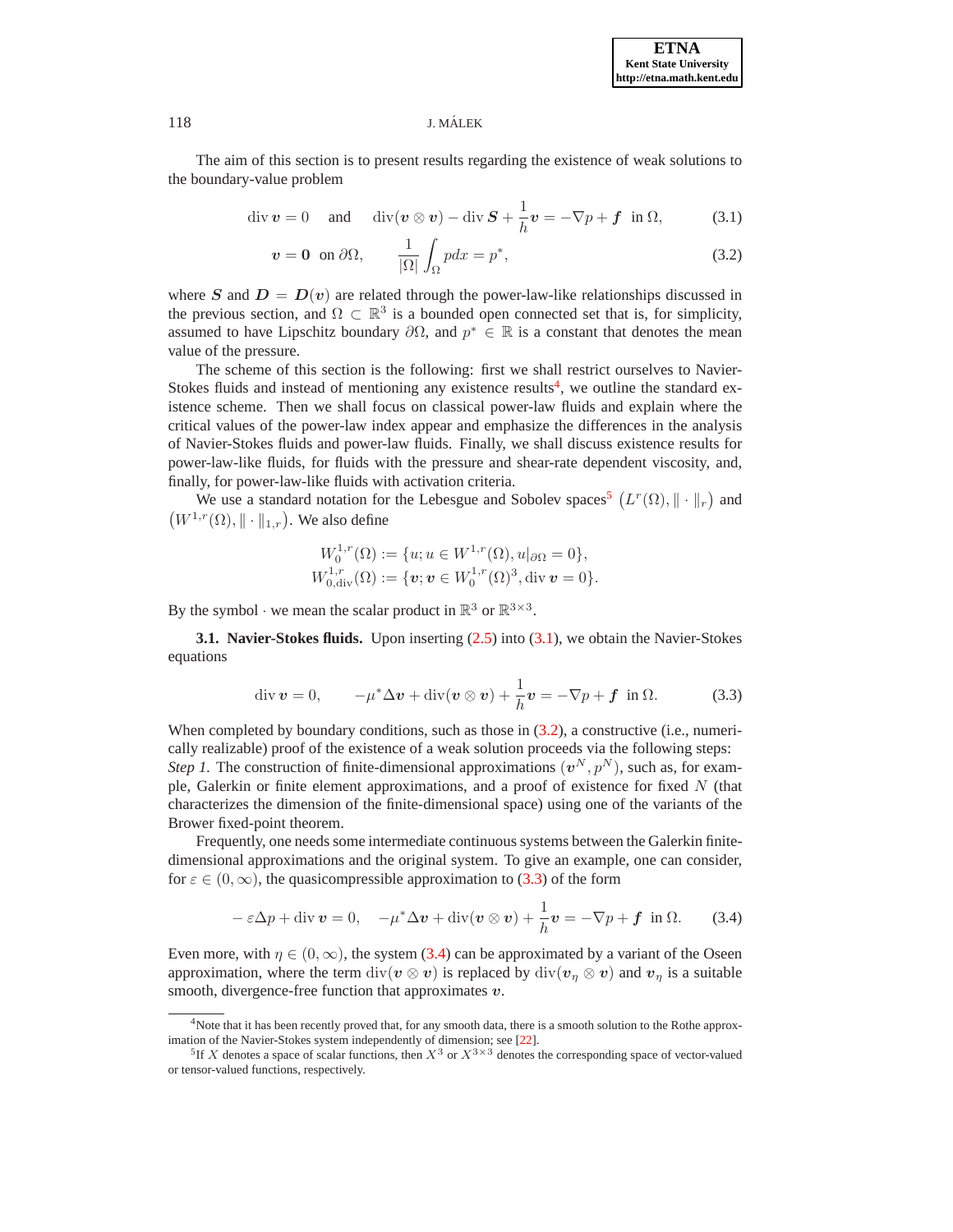*Step 2.* The establishment of the uniform estimates  $\sup_N \|\nabla v^N\|_2^2 + \sup_N \|p^N\|_2^2 < \infty$ , by taking  $v^N$  as a "test" function in the Galerkin system.

*Step 3.* The identification of a candidate  $(v, p)$  for the solution by using the fact that the balls in the infinite-dimensional reflexive separable spaces are weakly compact: for selected subsequences (for which we use the same index)  $\nabla v^N \to v$  and  $p^N \to p$  weakly in  $L^2$  as  $N \to \infty$ .

*Step 4.* The nonlinear terms require additional analysis, since the weak convergence is not alone sufficient to guarantee the convergence of these terms. The Navier-Stokes equations include one quadratic nonlinearity  $v \otimes v$ . The fact that  $v^N \to v$  strongly in  $L^2$  follows from the compact embedding  $W_0^{1,2}(\Omega)^3$  into  $L^2(\Omega)^3$  and this is sufficient to identify the limit in the convective term.

*Step 5.* The limit in the approximations as  $N \to \infty$  that leads to the conclusion that  $(v, p)$  is indeed a week solution of the problem.

When dealing with power-law-like fluids, we have to identify the limit of another nonlinear term, namely, to show that, at almost all points of  $\Omega$ , the relationship between S and D of the type [\(2.9\)](#page-3-0) holds. To identify this relationship in the limit requires other tools, such as, for example, some kind of a monotone operator theory, or a higher-differentiability method, etc. Below, instead of the proofs, we just list the tools that are involved in the analysis of these problems; and we refer the reader to the original papers, where the details and the complete proofs are given. Before this, we first point out where the critical exponents arise.

**3.2. Critical values for the power-law index.** Upon inserting [\(2.10\)](#page-3-2) into [\(3.1\)](#page-8-2), we obtain the system

$$
\operatorname{div} \boldsymbol{v} = 0, \quad -\mu^* \operatorname{div}(|\boldsymbol{D}(\boldsymbol{v})|^{r-2}\boldsymbol{D}(\boldsymbol{v})) + \operatorname{div}(\boldsymbol{v} \otimes \boldsymbol{v}) + \frac{1}{h}\boldsymbol{v} = -\nabla p + \boldsymbol{f} \text{ in } \Omega.
$$

If we proceed as in the case of the Navier-Stokes equations and construct finite-dimensional approximations, we conclude that

$$
\sup_N \|\nabla \boldsymbol{v}^N\|_r^r < \infty,
$$

which leads us to expect that the weak solution (weak limit generated by  $v^N$ ) would belong to the space  $W^{1,r}_{0,div}(\Omega)$ .

Next, applying the divergence to the second equation in  $(3.3)$ , and using the fact that  $div f = 0$  in our slightly simplified setting, we obtain the equation for the pressure:

$$
p=(-\Delta)^{-1}\operatorname{div}\operatorname{div}(\boldsymbol{v}\otimes\boldsymbol{v}-\mu^*|\boldsymbol{D}(\boldsymbol{v})|^{r-2}\boldsymbol{D}(\boldsymbol{v})).
$$

Since, in three spatial dimensions,  $W^{1,r} \hookrightarrow L^{3r/(3-r)}$ , we observe that  $v \otimes v \in L^{\frac{3r}{2(3-r)}}$ . We also know that  $|D(v)|^{r-2}D(v) \in L^{r'}$  with  $r' := r/(r-1)$ . Thus, the pressure belongs to the intersection of these two Lebesgue spaces (which form a chain since we are in bounded domain). Since

$$
\frac{r}{r-1} \le \frac{3r}{2(3-r)} \iff r \ge \frac{9}{5},
$$

we conclude that  $p \in L^{r'}(\Omega)$  if  $r \ge \frac{9}{5}$  and  $p \in L^{\frac{3r}{2(3-r)}}(\Omega)$  if  $r < \frac{9}{5}$ .

Moreover, as a consequence of this observation, one can see that: (i) if  $v, \phi \in W^{1,r}$  then  $v \otimes v \cdot \nabla \phi \in L^1$  only for  $r \ge 9/5$ ; (ii) for  $r \ge 9/5$ , the energy equality holds and higher differentiability techniques can be applied. These tools make the analysis of the problem easier. Consequently, the case  $r < 9/5$  is more complicated.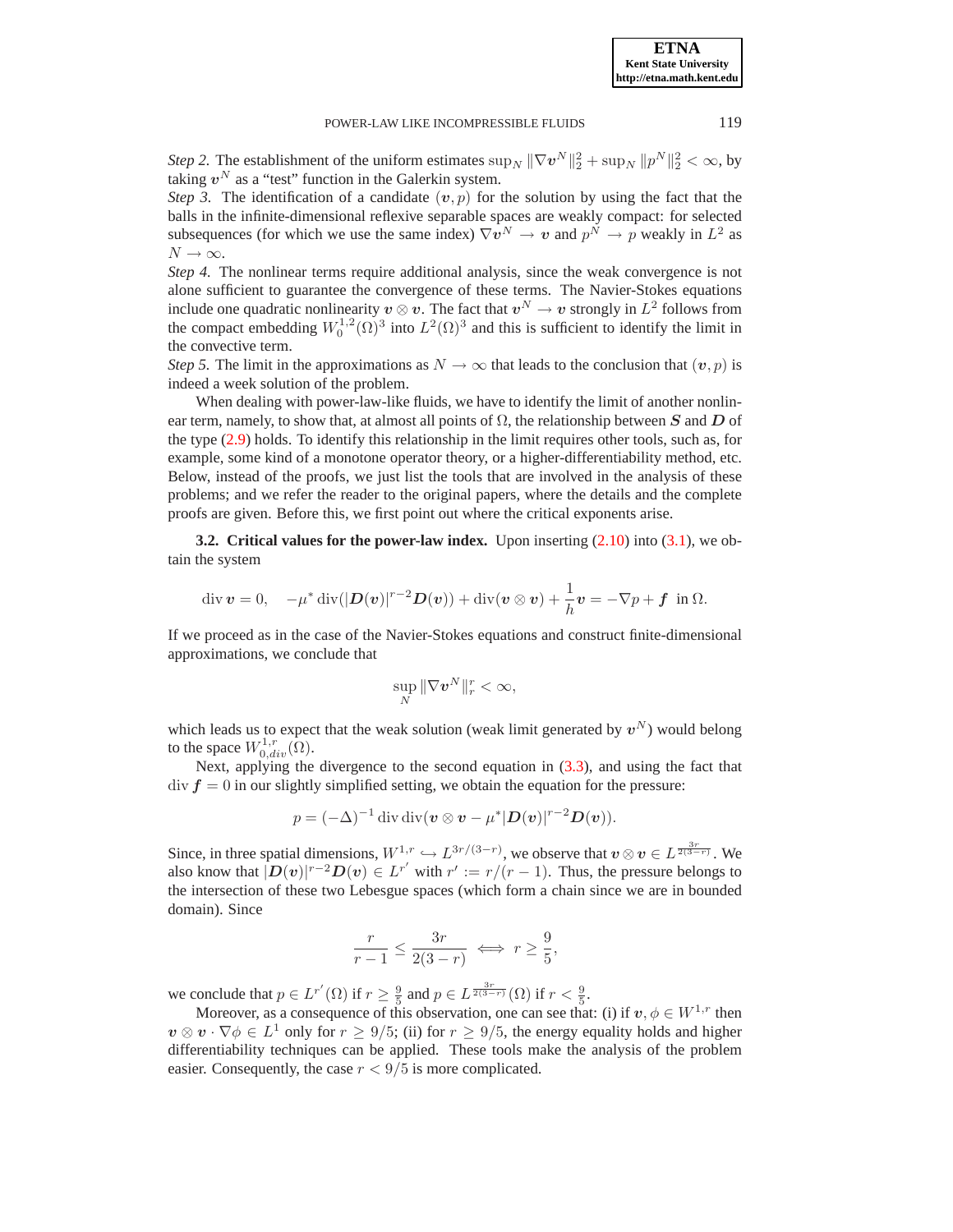## 120 J. MALEK ´

There is another bound that comes from the compactness required for the quadratic nonlinearity  $v \otimes v$ . It follows from the compact embedding theorem that

$$
W^{1,r} \hookrightarrow L^2
$$
 if and only if  $r > \frac{6}{5}$ .

To summarize, the analysis of the problems for power-law-like fluid models should in general be easier for  $r \ge 9/5$  than for  $r \in (6/5, 9/5)$ ; in both cases it is more difficult than the proof of the existence of a weak solution to the Navier-Stokes equations. This type of analysis is completely open for  $r \in [1, 6/5]$  in three-dimensional domains.

<span id="page-10-1"></span>**3.3. Results for explicitly constituted power-law like fluids.** Consider the problem [\(3.1\)](#page-8-2) with the constitutive relation [\(2.16\)](#page-4-2), where  $\tilde{S}$  is assumed to satisfy [\(2.13\)](#page-3-5) and [\(2.17\)](#page-4-1)<sup>[6](#page-10-0)</sup>. This means that we are interested in finding a (weak) solution of

$$
\text{div } \mathbf{v} = 0 \quad \text{and} \quad \text{div}(\mathbf{v} \otimes \mathbf{v}) - \text{div}(\tilde{\mathbf{S}}(\mathbf{D}(\mathbf{v}))) + \frac{1}{h}\mathbf{v} = -\nabla p + \mathbf{f} \text{ in } \Omega,
$$
\n
$$
\mathbf{v} = \mathbf{0} \text{ on } \partial \Omega, \qquad \frac{1}{|\Omega|} \int_{\Omega} p dx = p^*.
$$
\n(3.5)

The following results have been established so far.

<span id="page-10-2"></span>THEOREM 3.1. Let  $\tilde{S}(\cdot)$  fulfil [\(2.13\)](#page-3-5) and [\(2.17\)](#page-4-1) with  $r \geq 9/5$ . Assume that

$$
\boldsymbol{f} \in \left(W_0^{1,r}(\Omega)^3\right)^* \qquad \text{and} \qquad p^* \in R. \tag{3.6}
$$

*Then there is a weak solution*  $(v, p)$  *to* [\(3.5\)](#page-10-1) *such that* 

$$
\boldsymbol{v} \in W^{1,r}_{0,div}(\Omega) \qquad \text{and} \qquad p \in L^{r'}(\Omega).
$$

*Proof*. See Ladyzhenskaya [\[29\]](#page-14-17) and Lions [\[30\]](#page-14-18). Tools: monotone operator theory and the Minty method (the energy equality) to show the almost everywhere convergence of  $D(v^N)$ , and a compact embedding for  $v^N$ .

THEOREM 3.2. Let  $\tilde{S}(\cdot)$  fulfil [\(2.13\)](#page-3-5) and [\(2.17\)](#page-4-1) with  $r \in (6/5, 9/5)$  and suppose that  $(3.6)$  *holds. Then there is a weak solution*  $(v, p)$  *to*  $(3.5)$  *such that* 

$$
\boldsymbol{v} \in W^{1,r}_{0,div}(\Omega) \qquad \text{and} \qquad p \in L^{3r/(2(r-1))}(\Omega).
$$

*Proof*. See Frehse et al. [\[21\]](#page-14-19) and Diening et al. [\[13\]](#page-14-20). Tools: Lipschitz approximations of Sobolev functions (a strengthened version) in order to replace  $v^N - v$ , which is not admissible as test function, by its Lipschitz approximation; a strictly monotone operator theory; a compact embedding for  $v^N$ .

As already observed in the previous section, one could assume a stronger condition, namely  $(2.18)$ , which implies both  $(2.13)$  and  $(2.17)$ . A condition very similar to  $(2.18)$  will appear in the next subsection.

<span id="page-10-3"></span>**3.4. Results for fluids with pressure and shear-rate dependent viscosities.** Having in mind  $\tilde{S}(p, D(v))$  of the form  $\mu(p, |D(v)|^2)D(v)$ , we are interested in finding a (weak) solution to the problem

$$
\text{div } \mathbf{v} = 0 \quad \text{and} \quad \text{div}(\mathbf{v} \otimes \mathbf{v}) - \text{div}(\tilde{\mathbf{S}}(p, \mathbf{D}(\mathbf{v}))) + \frac{1}{h} \mathbf{v} = -\nabla p + \mathbf{f} \text{ in } \Omega,
$$
\n
$$
\mathbf{v} = \mathbf{0} \text{ on } \partial \Omega, \qquad \frac{1}{|O|} \int_{O} p \, dx = p^*,
$$
\n(3.7)

<span id="page-10-0"></span><sup>&</sup>lt;sup>6</sup>This is exactly the characterization of what we mean by power-law-like fluids.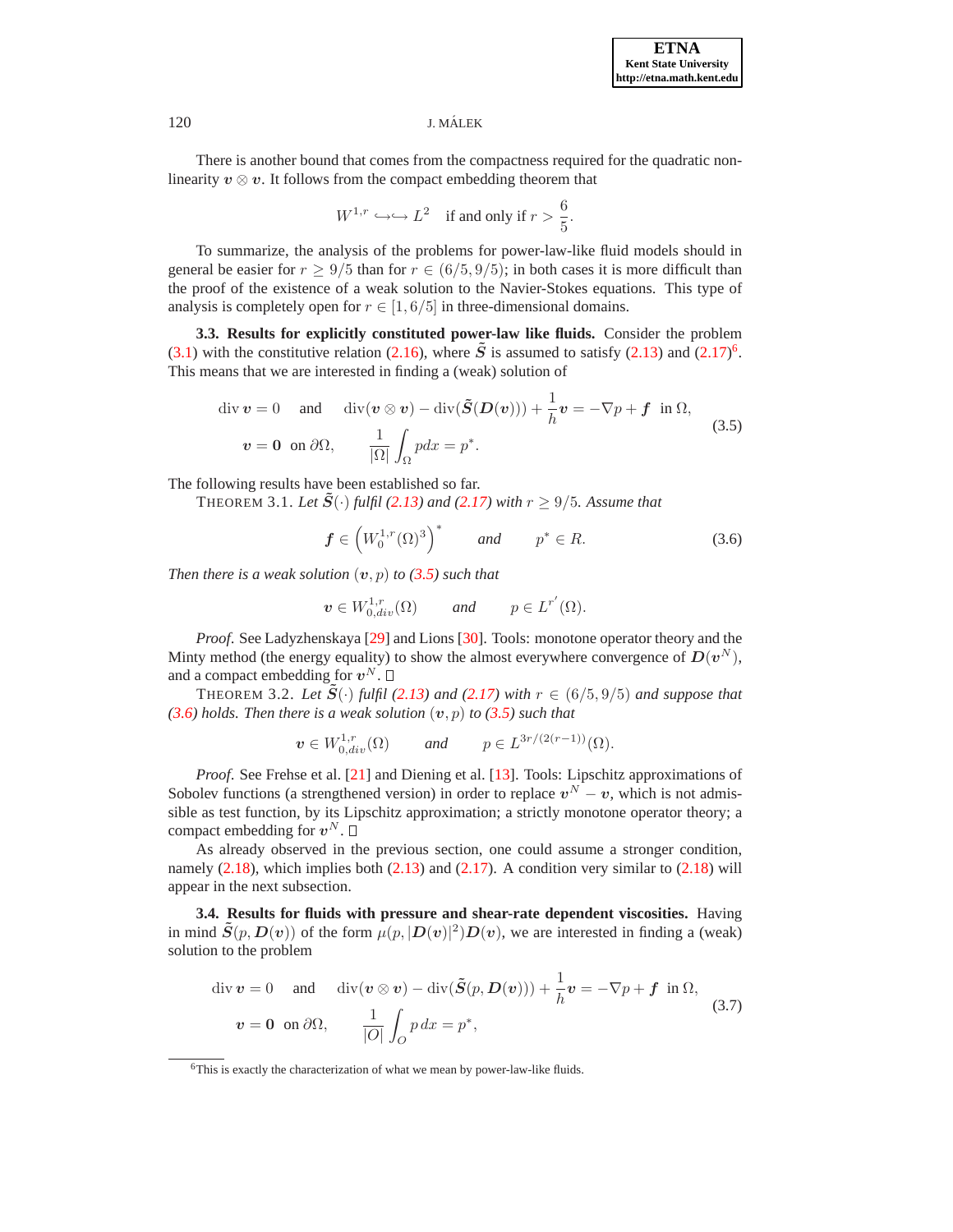where  $O \subset \Omega$  is a typically small open subset, in which we fix the pressure. We impose the following structural assumptions on  $\tilde{S}(p, D)$ :

(A1) given  $r \in (1, 2)$  there are  $C_1 > 0$  and  $C_2 > 0$  such that for all symmetric matrices  **and all**  $p$ 

$$
C_1(1+|D|^2)^{\frac{r-2}{2}}|B|^2 \leq \frac{\partial \left[ (\mu(p,|D|^2)D\right]}{\partial D} \cdot (B \otimes B) \leq C_2(1+|D|^2)^{\frac{r-2}{2}}|B|^2;
$$

 $(A2)$  for all symmetric matrices  $D$  and all  $p$ 

$$
\left|\frac{\partial[\mu(p,|\mathbf{D}|^2)\mathbf{D}]}{\partial p}\right| = \left|\mathbf{D}\frac{\partial\mu(p,|\mathbf{D}|^2)}{\partial p}\right| \leq \gamma_0(1+|\mathbf{D}|^2)^{\frac{r-2}{4}} \leq \gamma_0
$$

and

$$
\gamma_0 < \frac{1}{C_{div,2}}\,\frac{C_1}{C_1+C_2},
$$

where the constant  $C_{div,q}$  occurs in the following problem: find  $\mathbf{z} \in W_0^{1,q}(\Omega)$  which solves

$$
\operatorname{div} \mathbf{z} = g \text{ in } \Omega, \quad \mathbf{z} = \mathbf{0} \text{ on } \partial \Omega \quad \text{ and } \quad \|\mathbf{z}\|_{1,q} \leq C_{div,q} \|g\|_{q},
$$

where  $g \in L^q(\Omega)$ , fulfilling  $\int_{\Omega} g \, dx = 0$ , is given. The solvability of such a prob-lem is discussed in Bogovskiĭ [\[8\]](#page-13-6), Amrouche, Girault [\[1\]](#page-13-7) or in the recent book by Novotný and Straškraba [[40\]](#page-15-20).

Note that (A1) expresses the fact that although  $\tilde{S}$  depends on p, it behaves as a power-law-like fluid uniformly with respect to  $p$ ; see  $(2.18)$  for a comparison.

THEOREM 3.3. *Take*  $r \in (9/5, 2)$  *and let* [\(3.6\)](#page-10-2) *hold.* Assume that (A1) $\cdot$ (A2) are fulfilled. *Then there is a weak solution*  $(v, p)$  *to* [\(3.7\)](#page-10-3) *such that* 

$$
\boldsymbol{v} \in W^{1,r}_{0,div}(\Omega) \qquad \text{and} \qquad p \in L^{r'}(\Omega).
$$

*Proof*. See Franta et al. [\[20\]](#page-14-21). Tools: quasi compressible approximations in order to identify the pressure at the early stage of the proof; the structure of the viscosities; the solvability of the equation div  $z = g$ ; strictly monotone operator theory in the D-variable; compactness for the velocity gradient; compactness for the pressure; the energy equality; a compact embedding for the velocity.  $\Box$ 

**THEOREM** 3.4. *Take*  $r \text{ ∈ } (6/5, 9/5)$  *and let* [\(3.6\)](#page-10-2) *hold.* Assume that (A1)<sup></sup>-(A2) are *fulfilled. Then there is a weak solution*  $(v, p)$  *to*  $(3.7)$  *such that* 

$$
\boldsymbol{v} \in W^{1,r}_{0,div}(\Omega) \qquad \text{and} \qquad p \in L^{3r/(2(r-1))}(\Omega).
$$

*Proof.* See Bulíček, Fišerová [[11\]](#page-13-8). Tools: quasi compressible approximations in order to identify the pressure at an early stage of the proof; Lipschitz approximations of Sobolev functions (a strengthened version  $[13]$ ); the structure of the viscosities; the solvability of the equation div  $z = g$ ; strictly monotone operator theory in the D-variable; compactness for the velocity gradient; compactness for the pressure; the decomposition of the pressure; a compact embedding for the velocity.  $\Box$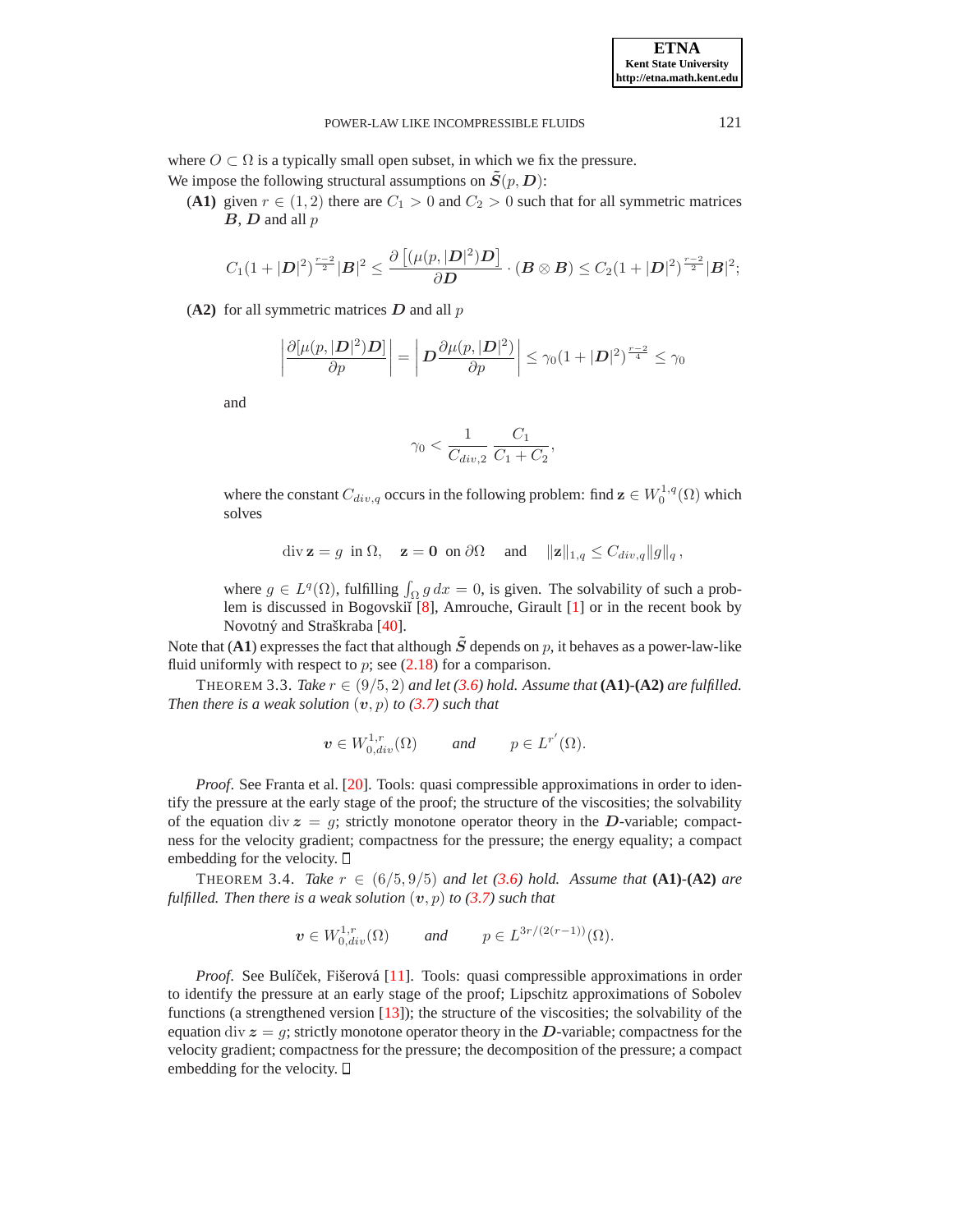# 122 J. MALEK ´

<span id="page-12-1"></span>**3.5. Implicit power-law-like fluids.** For the power-law index  $r \in (1, \infty)$ , we set  $r' :=$  $r/(r-1)$  and  $\tilde{r} := \min\{r', r^*/2\}$ , where  $r^* = \frac{3r}{(3-r)}$  if  $r \in [1,3)$ , and  $r^* = \infty$ otherwise. We look for the triplet  $(v, p, S) : \Omega \to \mathbb{R}^3 \times \mathbb{R} \times \mathbb{R}^{3 \times 3}$  satisfying

$$
\boldsymbol{v} \in W_{0, \text{div}}^{1,r}(\Omega), \ \ p \in L^{\tilde{r}}(\Omega), \quad \boldsymbol{S} \in L^{r'}(\Omega)^{3 \times 3},
$$
  
div  $(\boldsymbol{v} \otimes \boldsymbol{v} + p\boldsymbol{I} - \boldsymbol{S}) + \frac{1}{h}\boldsymbol{v} = \boldsymbol{f} \quad \text{in } \mathcal{D}'(\Omega),$   
 $(\boldsymbol{D}\boldsymbol{v}(x), \boldsymbol{S}(x)) \in \mathcal{A} \quad \text{for almost all } x \in \Omega,$  (3.8)

where  $A$  shares the following properties:

- **(B1)**  $(0, 0) \in A$ .
- (**B2**) For all  $(D_1, S_1)$ ,  $(D_2, S_2) \in \mathcal{A}$

$$
(\boldsymbol{S}_1 - \boldsymbol{S}_2) \cdot (\boldsymbol{D}_1 - \boldsymbol{D}_2) \ge 0 \quad (\mathcal{A} \text{ is a monotone graph}).
$$

Moreover, if  $D_1 \neq D_2$  and  $S_1 \neq S_2$  then the inequality is strict (it means that A is a strictly monotone graph in a generalized sense).

(**B3**) If  $(D, S) \in R^{3 \times 3}_{\mathrm{sym}} \times R^{3 \times 3}_{\mathrm{sym}}$  fulfils

$$
(\overline{\bm{S}} - \bm{S}) \cdot (\overline{\bm{D}} - \bm{D}) \ge 0 \quad \text{for all } (\overline{\bm{D}}, \overline{\bm{S}}) \in \mathcal{A},
$$

then  $(D, S) \in A$  (A is a maximal monotone graph).

(B4) There are non-negative  $m \in L^1(\Omega)$  and  $C > 0$  such that for all  $(D, S) \in A$ 

$$
\mathbf{S} \cdot \mathbf{D} \ge -m(x) + c(|\mathbf{D}|^r + |\mathbf{S}|^{r'}) \qquad (\mathcal{A} \text{ is a } r\text{-graph})^7.
$$

One could assume (see [\[12\]](#page-14-22)) that  $A$  is an x-dependent graph without any essential difficulties. Here, we assume that  $A(x)$  is the same at all points  $x \in \Omega$ .

Before formulating the results that have been recently established, we would like to emphasize the symmetric role of  $S$  and  $D$  in the assumptions **(B1)**-**(B4)** that thus fully reflects the implicit character of the constitutive relationships  $(3.8)_3$  or  $(2.9)$ .

THEOREM 3.5. *Take*  $r \in (9/5, 2)$  *and let* [\(3.6\)](#page-10-2) *hold. Assume that* (**B1**) $\cdot$ (**B4**) *are fulfilled and consider Herschel-Bulkley or Bingham fluids. Then there is a weak solution*  $(v, p, S)$ *to [\(3.8\)](#page-12-1).*

*Proof.* See Málek et al. [[39\]](#page-14-12). Tools: the local regularity method performed in such a way that the whole analysis does not involve the pressure; higher-differentiability; uniform monotone operator properties; a compact embedding for the velocity and the velocity gradient; Shelukhin's approach [\[58\]](#page-15-21) to identify jumps in the constitutive equations.  $\square$ 

THEOREM 3.6. *Take*  $r > 9/5$  *and let* [\(3.6\)](#page-10-2) *hold.* Assume that (B1) $\cdot$ (B4) *are fulfiled. Then there is a weak solution*  $(v, p, S)$  *to* [\(3.8\)](#page-12-1)*.* 

*Proof.* See Gwiazda et al. [\[23\]](#page-14-13). Tools: Young measures (generalized version); the energy equality; a strictly monotone operator; properties of approximations of discontinuous functions; a compact embedding for the velocity.  $\Box$ 

THEOREM 3.7. *Take*  $r > 6/5$  *and let* [\(3.6\)](#page-10-2) *hold.* Assume that (B1) $\cdot$ (B4) are fulfilled. *Then there is a weak solution*  $(v, p, S)$  *to* [\(3.8\)](#page-12-1)*.* 

*Proof.* See Bulíček et al. [[12\]](#page-14-22). Tools: the characterization of maximal monotone graphs in terms of 1-Lipschitz continuous mappings due to Francfort et al. [\[19\]](#page-14-23); Young measures; the biting lemma [\[5,](#page-13-9) [10\]](#page-13-10); Lipschitz approximations of Sobolev functions (a strengthened version [\[13\]](#page-14-20)); a compact embedding for the velocity.  $\Box$ 

<span id="page-12-0"></span> $7$ Compare with  $(2.12)$ .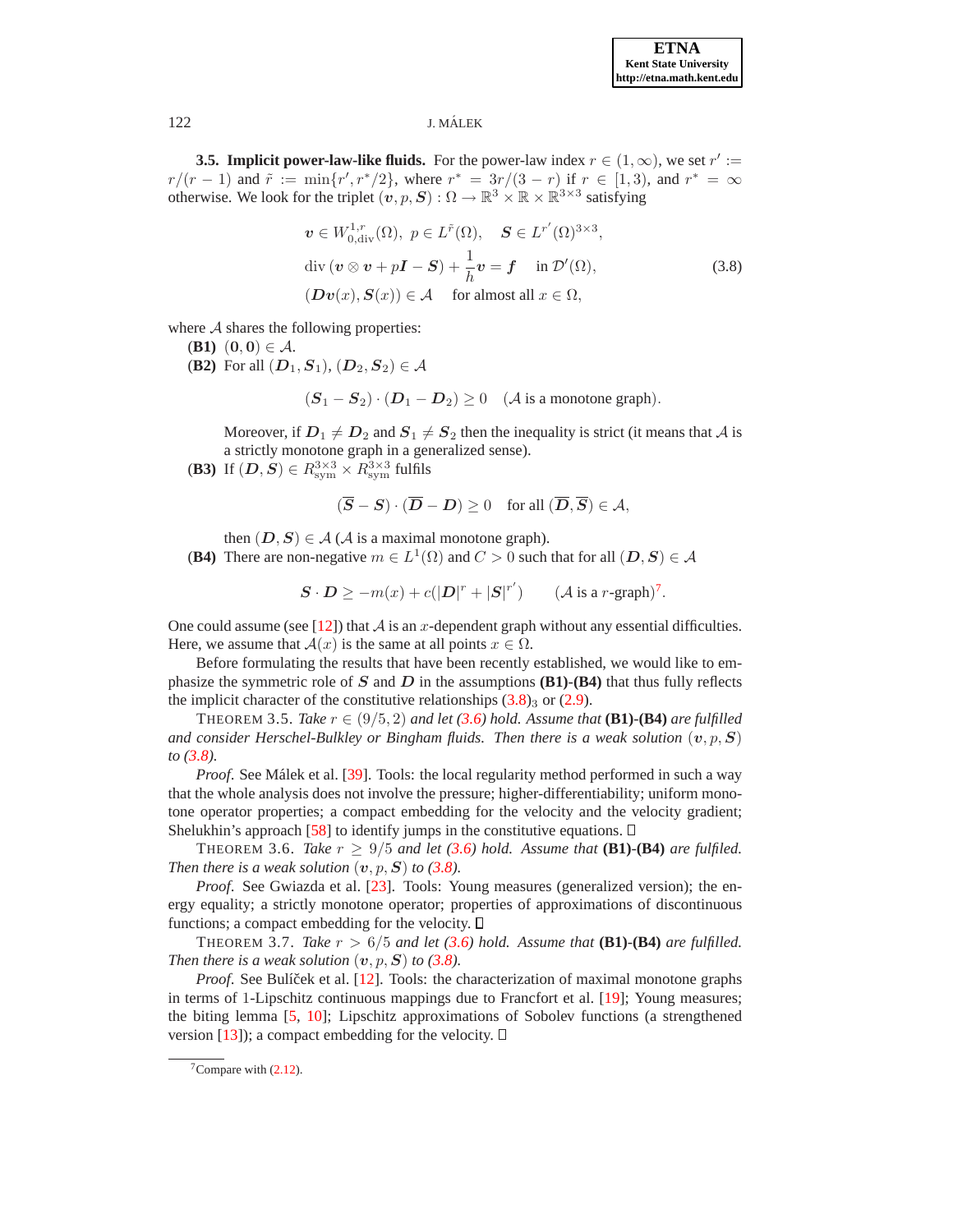**ETNA Kent State University http://etna.math.kent.edu**

# POWER-LAW LIKE INCOMPRESSIBLE FLUIDS 123

<span id="page-13-0"></span>**4. Concluding remarks.** We have considered a hierarchy of so-called power-law-like (homogeneous, incompressible) fluids within the framework of implicit constitutive theory, developed recently by K. R. Rajagopal in [\[44,](#page-15-4) [45\]](#page-15-5) and [\[54\]](#page-15-3). Following these studies, we have shown that the class of fluids considered is thermomechanically consistent. We have also briefly mentioned that the models have the ability to capture three types of non-Newtonian characteristics: shear thinning and thickening, pressure thickening and "jumps" in the stress due to activation. Focusing on how the definition of the (weak) solution and the structural assumptions change when going from explicit to implicit relations between the shear rate and the shear stress, we have presented available mathematical results concerning the existence of weak solutions to the Rothe approximations of the relevant evolutionary problem. While for the explicit relations the unknown functions are only the velocity and the pressure, for the problems with implicit relations the set of unknown functions also includes the deviatoric part of the Cauchy stress. Most of the results are recent; their proof required a development of new tools such as the strengthened properties of the Lipschitz approximations of Sobolev functions [\[13\]](#page-14-20), or the characterization of maximal monotone graphs in terms of 1-Lipschitz continuous mappings [\[19\]](#page-14-23). The tools involved differ depending on whether we deal with models that are characterized by the power-law index  $r$  being in the subcritical regime (that is  $r \geq 9/5$  in three spatial dimensions), or in the supercritical regime (when  $r < 9/5$ ).

There are studies dealing with numerical schemes for some of the problems discussed, starting from the notion of a weak solution, and also many reports on the results of computational simulations; see for example [\[14,](#page-14-24) [15,](#page-14-25) [6\]](#page-13-11) and [\[41,](#page-15-22) [27\]](#page-14-26). One of the aims of this article is to call for a unified view of these numerical and computational methods in the spirit of the available theoretical results summarized here.

The framework presented here is not complete. One should consider fluids with shearrate dependent viscosity that are not of a power-law type (see [\[24\]](#page-14-27) for a very recent result in this direction) include different types of boundary conditions, including those that describe inflow or outflow, and treat unsteady flows; we refer the reader to [\[33\]](#page-14-5) for a survey concerning the mathematical results available prior to 2005. In order to include viscoelastic properties of fluid-like materials, attention should be devoted to the investigation of rate type and integral type fluids with material coefficients depending on the pressure, the shear rate, etc.

#### REFERENCES

- <span id="page-13-7"></span>[1] C. AMROUCHE AND V. GIRAULT, *Decomposition of vector spaces and application to the Stokes problem in arbitrary dimension*, Czechoslovak Math. J., 44 (1994), pp. 109–140.
- <span id="page-13-3"></span>[2] M. ANAND AND K. RAJAGOPAL, *A mathematical model to describe the change in the constitutive character of blood due to platelet activation*, C. R. Mecanique. Acad. Sci. Paris, 330 (2002), pp. 557–562.
- <span id="page-13-4"></span>[3] M. ANAND, K. RAJAGOPAL, AND K. R. RAJAGOPAL, *A model incorporating some of the mechanical and biochemical factors underlying clot formation and dissolution in flowing blood*, Journal of Theoretical Medicine, 5 (2003), pp. 183–218.
- <span id="page-13-5"></span>[4] , *A model for the formation and lysis of blood clots*, Pathophysiol Haemost Thromb, 34 (2005), pp. 109–120.
- <span id="page-13-9"></span>[5] J. M. BALL AND F. MURAT, *Remarks on Chacon's biting lemma*, Proc. Amer. Math. Soc., 107 (1989), pp. 655–663.
- <span id="page-13-11"></span>[6] S. BERRONE AND E. SÜLI, *Two-sided a posteriori error bounds for incompressible quasi-Newtonian flows*, IMA J. Numer. Anal., 28 (2008), pp. 382–421.
- <span id="page-13-2"></span>[7] E. C. BINGHAM, *Fluidity & Plasticity*, McGraw-Hill, 1922.
- <span id="page-13-6"></span>[8] M. E. BOGOVSKII, *Solution of the first boundary value problem for an equation of continuity of an incompressible medium*, Dokl. Akad. Nauk SSSR, 248 (1979), pp. 1037–1040.
- [9] P. W. BRIDGMAN, *The Physics of High Pressure*, MacMillan, New York, 1931.
- <span id="page-13-10"></span><span id="page-13-1"></span>[10] J. K. BROOKS AND R. V. CHACON, *Continuity and compactness of measures*, Adv. in Math., 37 (1980), pp. 16–26.
- <span id="page-13-8"></span>[11] M. BULÍČEK AND V. FIŠEROVÁ, *Existence theory for steady flows of fluids with pressure and shear rate dependent viscosity, for low values of the power-law index*. To appear in Z. Anal. Anwend.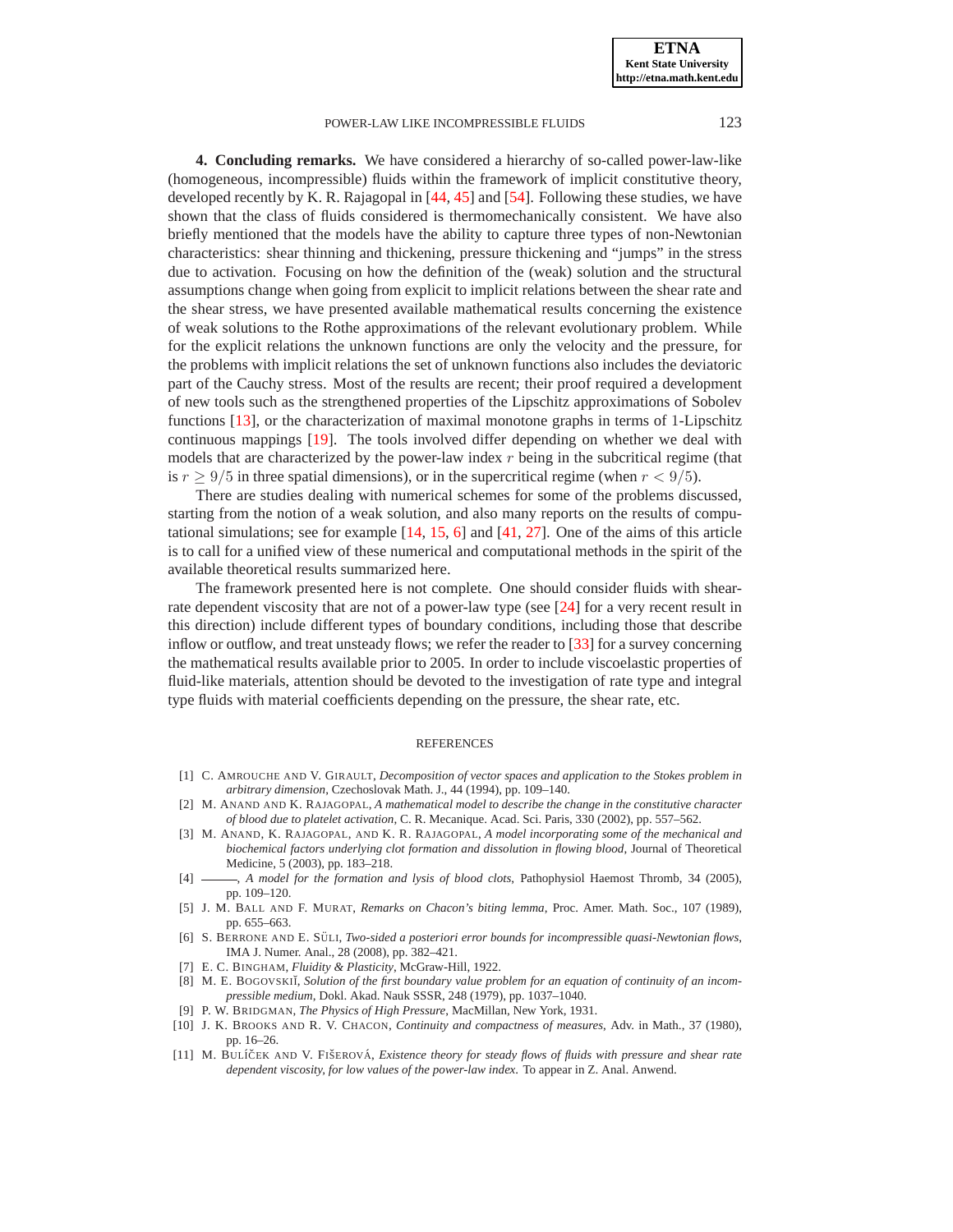- [12] M. BULÍČEK, P. GWIAZDA, J. MÁLEK, AND A. ŚWIERCZEWSKA-GWIAZDA, On flows of an incompress*ible fluid with a discontinuous power-law-like rheology*. To appear in Adv. Calc. Var.
- <span id="page-14-20"></span>[13] L. DIENING, J. MÁLEK, AND M. STEINHAUER, *On Lipschitz truncations of Sobolev functions (with variable exponent) and their selected applications*, ESAIM: Control, Optimisation and Calculus of Variations, 14 (2008), pp. 211–232.
- <span id="page-14-24"></span>[14] L. DIENING, A. PROHL, AND M. RŮŽIČKA, On time-discretizations for generalized Newtonian fluids, in Nonlinear Problems in Mathematical Physics and Related Topics, II, vol. 2 of Int. Math. Ser. (N. Y.), Kluwer/Plenum, New York, 2002, pp. 89–118.
- <span id="page-14-25"></span>[15] , *Semi-implicit Euler scheme for generalized Newtonian fluids*, SIAM J. Numer. Anal., 44 (2006), pp. 1172–1190 (electronic).
- <span id="page-14-0"></span>[16] C. ECKART, *The thermodynamics of irreversible processes. IV. The theory of elasticity and anelasticity*, Physical Review, 73 (1948), pp. 373–382.
- <span id="page-14-15"></span><span id="page-14-14"></span>[17] E. FEIREISL, *Dynamics of Viscous Compressible Fluids*, Oxford University press, Oxford, 2004.
- [18] , *Mathematical theory of compressible, viscous, and heat conducting fluids*, Comput. Math. Appl., 53 (2007), pp. 461–490.
- <span id="page-14-23"></span>[19] G. FRANCFORT, F. MURAT, AND L. TARTAR, *Monotone operators in divergence form with* x*-dependent multivalued graphs*, Boll. Unione Mat. Ital. Sez. B Artic. Ric. Mat. (8), 7 (2004), pp. 23–59.
- <span id="page-14-21"></span>[20] M. FRANTA, J. MÁLEK, AND K. R. RAJAGOPAL, On steady flows of fluids with pressure- and shear*dependent viscosities*, Proc. R. Soc. Lond. Ser. A Math. Phys. Eng. Sci., 461 (2005), pp. 651–670.
- <span id="page-14-19"></span>[21] J. FREHSE, J. MÁLEK, AND M. STEINHAUER, *On analysis of steady flows of fluids with shear-dependent viscosity based on the Lipschitz truncation method*, SIAM J. Math. Anal., 34 (2003), pp. 1064–1083.
- <span id="page-14-16"></span><span id="page-14-13"></span>[22] J. FREHSE AND M. RŮŽIČKA, *Existence of regular periodic solutions to the Rothe-approximation of the Navier-Stokes equation in arbitrary dimension*. Preprint 349 of SFB611, University of Bonn, 2007.
- [23] P. GWIAZDA, J. MÁLEK, AND A. ŚWIERCZEWSKA, *On flows of an incompressible fluid with a discontinuous power-law-like rheology*, Comput. Math. Appl., 53 (2007), pp. 531–546.
- <span id="page-14-27"></span>[24] P. GWIAZDA, A. ŚWIERCZEWSKA-GWIAZDA, AND A. WROBLÉWSKA, Monotonicity methods in general*ized Orlicz spaces for non-Newtonian flows*. Submitted for publication, 2008.
- <span id="page-14-9"></span>[25] D. R. GWYNLLYW, A. R. DAVIES, AND T. N. PHILLIPS, *On the effects of a piezoviscous lubricant on the dynamics of a journal bearing*, J. Rheol., 40 (1996), pp. 1239–1266.
- <span id="page-14-11"></span>[26] W. H. HERSCHEL AND R. BULKLEY, *Konsistenzmessungen an Gummi-Benzol-Lösungen*, Kolloid Z., 39 (1926), pp. 291–300.
- <span id="page-14-26"></span>[27] J. HRON AND M. MÁDLÍK, *Fluid-structure interaction with applications in biomechanics*, Nonlinear Anal. Real World Appl., 8 (2007), pp. 1431–1458.
- <span id="page-14-2"></span>[28] J. KRATOCHVÍL, J. MÁLEK, K. R. RAJAGOPAL, AND A. R. SRINIVASA, *Modeling of the response of elastic plastic materials treated as a mixture of hard and soft regions*, Z. Angew. Math. Phys., 55 (2004), pp. 500–518.
- <span id="page-14-17"></span>[29] O. A. LADYZHENSKAYA, *The Mathematical Theory of Viscous Incompressible Flow*, Second English edition, revised and enlarged. Translated from the Russian by Richard A. Silverman and John Chu. Mathematics and its Applications, Vol. 2, Gordon and Breach Science Publishers, New York, 1969.
- <span id="page-14-18"></span><span id="page-14-10"></span>[30] J. L. LIONS, *Quelques Methodes de R ´ esolution des Prob ´ emes aux Limites Non Line ´ aires ´* , Dunod, Paris, 1969.
- [31] J. MÁLEK, J. NEČAS, AND K. R. RAJAGOPAL, *Global analysis of the flows of fluids with pressure-dependent viscosities*, Arch. Ration. Mech. Anal., 165 (2002), pp. 243–269.
- <span id="page-14-6"></span>[32] J. MÁLEK, J. NEČAS, M. ROKYTA, AND M. RŮŽIČKA, *Weak and Measure-Valued Solutions to Evolutionary PDEs*, Chapman & Hall, London, 1996.
- <span id="page-14-5"></span>[33] J. MÁLEK AND K. R. RAJAGOPAL, *Mathematical issues concerning the Navier-Stokes equations and some of its generalizations*, in Evolutionary Equations. Vol. II, Handb. Differ. Equ., Elsevier/North-Holland, Amsterdam, 2005, pp. 371–459.
- <span id="page-14-3"></span>[34] , *On the modeling of inhomogeneous incompressible fluid-like bodies*, Mechanics of Materials, 38 (2006), pp. 233–242.
- <span id="page-14-1"></span>[35]  $\_\_\_\_\$ ncompressible rate type fluids with pressure and shear-rate dependent material moduli, Nonlinear Anal. Real World Appl., 8 (2007), pp. 156–164.
- <span id="page-14-8"></span>[36] **,** *Mathematical properties of the solutions to the equations governing the flow of fluid with pressure and shear rate dependent viscosities*, in Handbook of Mathematical Fluid Dynamics, Vol. IV, Handb. Differ. Equ., Elsevier/North-Holland, Amsterdam, 2007, pp. 407–444.
- <span id="page-14-4"></span>[37] , *A thermodynamic framework for a mixture of two liquids*, Nonlinear Anal. Real World Appl., 9 (2008), pp. 1649–1660.
- <span id="page-14-7"></span>[38] J. MÁLEK, K. R. RAJAGOPAL, AND M. RŮŽIČKA, *Existence and regularity of solutions and stability of the rest state for fluids with shear dependent viscosity*, Math. Models Methods Appl. Sci., 6 (1995), pp. 789–812.
- <span id="page-14-12"></span>[39] J. MÁLEK, M. RŮŽIČKA, AND V. V. SHELUKHIN, *Herschel-Bulkley fluids: existence and regularity of steady flows*, Math. Models Methods Appl. Sci., 15 (2005), pp. 1845–1861.

<span id="page-14-22"></span>